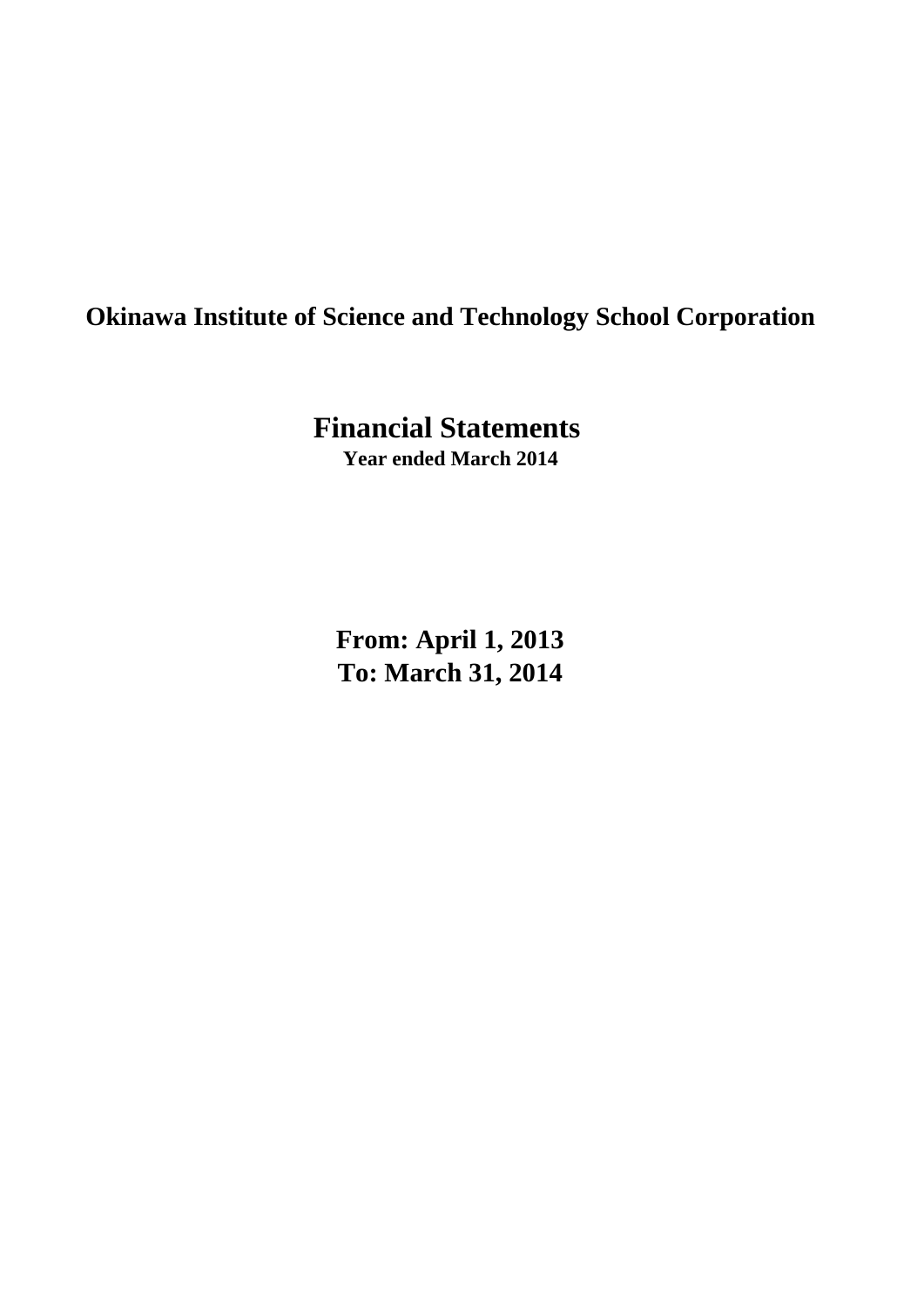## Report of Independent Auditors

June 23, 2014

The Board of Governors

Okinawa Institute of Science and Technology Graduate University School Corporation

Ernst & Young ShinNihon LLC

Takashi Tanemura Certified Public Accountant Designated and Engagement Partner

Kazutaka Okubo Certified Public Accountant Designated and Engagement Partner

Kenji Izawa Certified Public Accountant Designated and Engagement Partner

Pursuant to Article 12, Section 2 of the Okinawa Institute of Science and Technology Graduate University Act, we have audited the accompanying financial statements, which comprise the balance sheet, the statements of income, cash flows, appropriation of retained earnings, costs of conducting business, and notes on significant accounting policies, other explanatory notes to the financial statements, and the related supplementary schedules of Okinawa Institute of Science and Technology Graduate University School Corporation applicable to the year ended March 31, 2014 based on Cabinet Office Notification No. 525 of November 1, 2011.

### *Management's Responsibility for the Financial Statements*

Management is responsible for the preparation and fair presentation of the financial statements in accordance with accounting principles of Okinawa Institute of Science and Technology Graduate University (Article 6 of Cabinet Office Ordinance No. 59, 2011), and for designing and operating such internal control as management determines is necessary to enable the preparation and fair presentation of the financial statements that are free from material misstatement, whether due to fraud or error.

#### *Auditors'Responsibility*

Our responsibility is to express an opinion on the financial statements based on our audit. We conducted our audit in accordance with auditing standards generally accepted in Japan. Those standards require that we plan and perform the audit to obtain reasonable assurance about whether the financial statements are free from material misstatement.

An audit involves performing procedures to obtain audit evidence about the amounts and disclosures in the financial statements. The procedures selected depend on the auditors' judgment, including the assessment of the risks of material misstatement of the financial statements, whether due to fraud or error. In making those risk assessments, the auditors consider internal control relevant to the entity's preparation and fair presentation of the financial statements in order to design audit procedures that are appropriate in the circumstances, but not for the purpose of expressing an opinion on the effectiveness of the entity's internal control. An audit also includes evaluating the appropriateness of accounting policies used and the reasonableness of accounting estimates made by management, as well as evaluating the overall presentation of the financial statements.

We believe that the audit evidence we have obtained is sufficient and appropriate to provide a basis for our audit opinion.

### *Opinion*

In our opinion, the financial statements referred to above present fairly, in all material respects, the financial position of the Okinawa Institute of Science and Technology Graduate University School Corporation at March 31, 2014, the results of its operations, cash flows, and its costs of conducting business for the year then ended in conformity with accounting principles of Okinawa Institute of Science and Technology Graduate University (Article 6 of Cabinet Office Ordinance No. 59, 2011).

#### *Conflicts of Interest*

We have no interest in the Okinawa Institute of Science and Technology Graduate University School Corporation which should be disclosed in compliance with the Certified Public Accountants Act.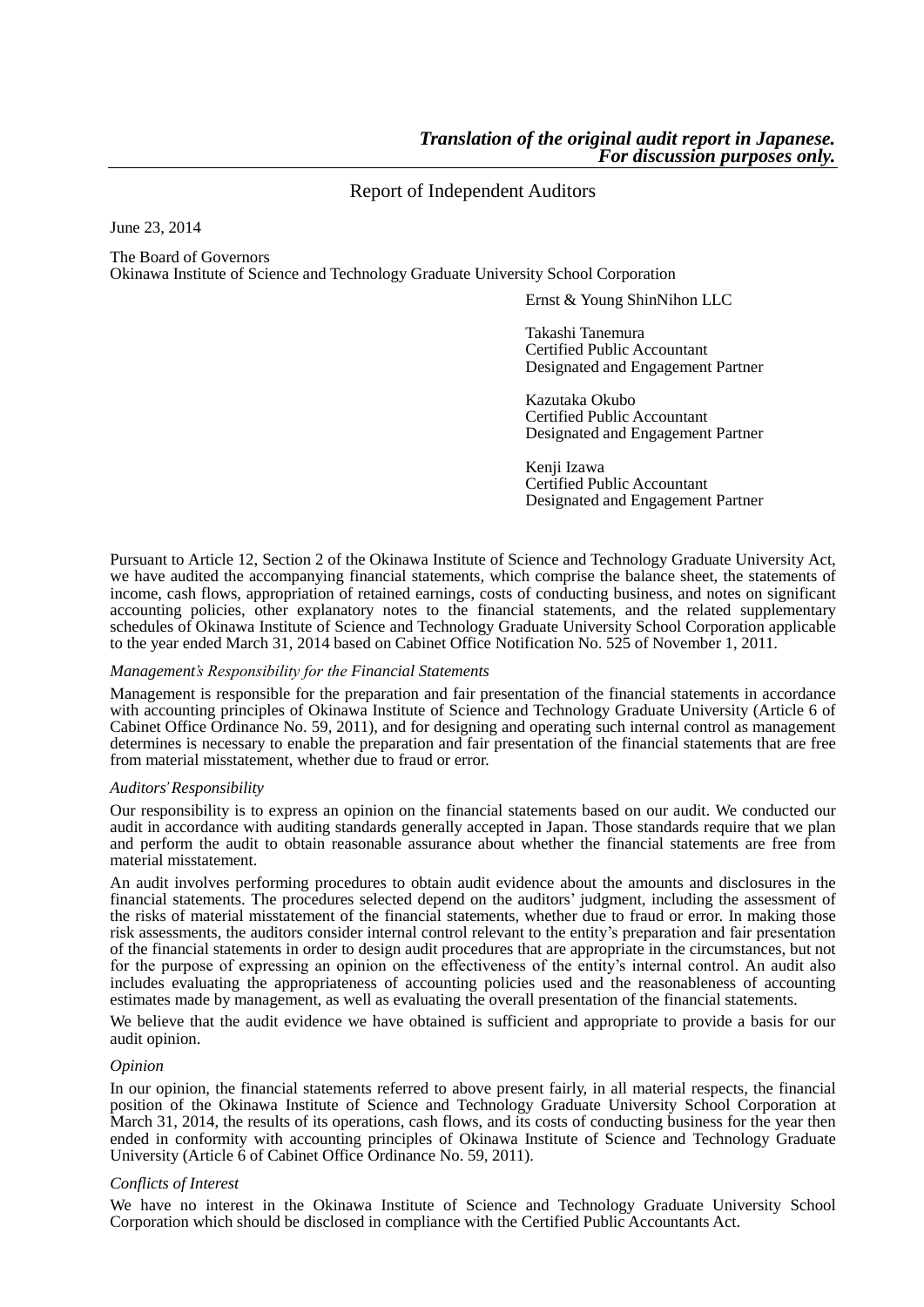# Contents

|                                                                                                                                                                                                                                                                                                                                                                                                                                                                                                                                                      | Page |
|------------------------------------------------------------------------------------------------------------------------------------------------------------------------------------------------------------------------------------------------------------------------------------------------------------------------------------------------------------------------------------------------------------------------------------------------------------------------------------------------------------------------------------------------------|------|
| <b>Balance Sheets</b>                                                                                                                                                                                                                                                                                                                                                                                                                                                                                                                                | 1    |
| <b>Profit and Loss Statements</b>                                                                                                                                                                                                                                                                                                                                                                                                                                                                                                                    | 2    |
| <b>Statements of Cash Flows</b>                                                                                                                                                                                                                                                                                                                                                                                                                                                                                                                      | 3    |
| <b>Profit Appropriation Statements</b>                                                                                                                                                                                                                                                                                                                                                                                                                                                                                                               | 4    |
| <b>Statements of Administrative Service Costs</b>                                                                                                                                                                                                                                                                                                                                                                                                                                                                                                    | 5    |
| <b>Notes to Financial Statements</b>                                                                                                                                                                                                                                                                                                                                                                                                                                                                                                                 | 6    |
| <b>Annexed Detailed Statements</b>                                                                                                                                                                                                                                                                                                                                                                                                                                                                                                                   | 8    |
| 1. Acquisition, disposal and depreciation of fixed asset, and accumulated<br>impairment loss (Includes depreciation, which is excluded from ordinary<br>expenses, specified in the OIST Accounting standards, Article 40,<br>Accounting treatment for depreciation of specific asset.)                                                                                                                                                                                                                                                               |      |
| 2. Supplies<br>3. Voluntary use of national property<br>4. PFI<br>5. Allowance-retirement benefits<br>6. Contribution and additional paid-in contribution<br>7. Changes in reserve fund<br>8. Research expenses and general and administrative expenses<br>9. Subsidy for operation<br>10-1. Subsidy for facility<br>10-2. Other subsidies<br>11. Personnel costs for executives and employees<br>12. Segment information<br>13. Donation<br>14. Sponsored research<br>15. Joint research<br>16. Primary assets, liabilities, expenses, and revenues |      |
|                                                                                                                                                                                                                                                                                                                                                                                                                                                                                                                                                      |      |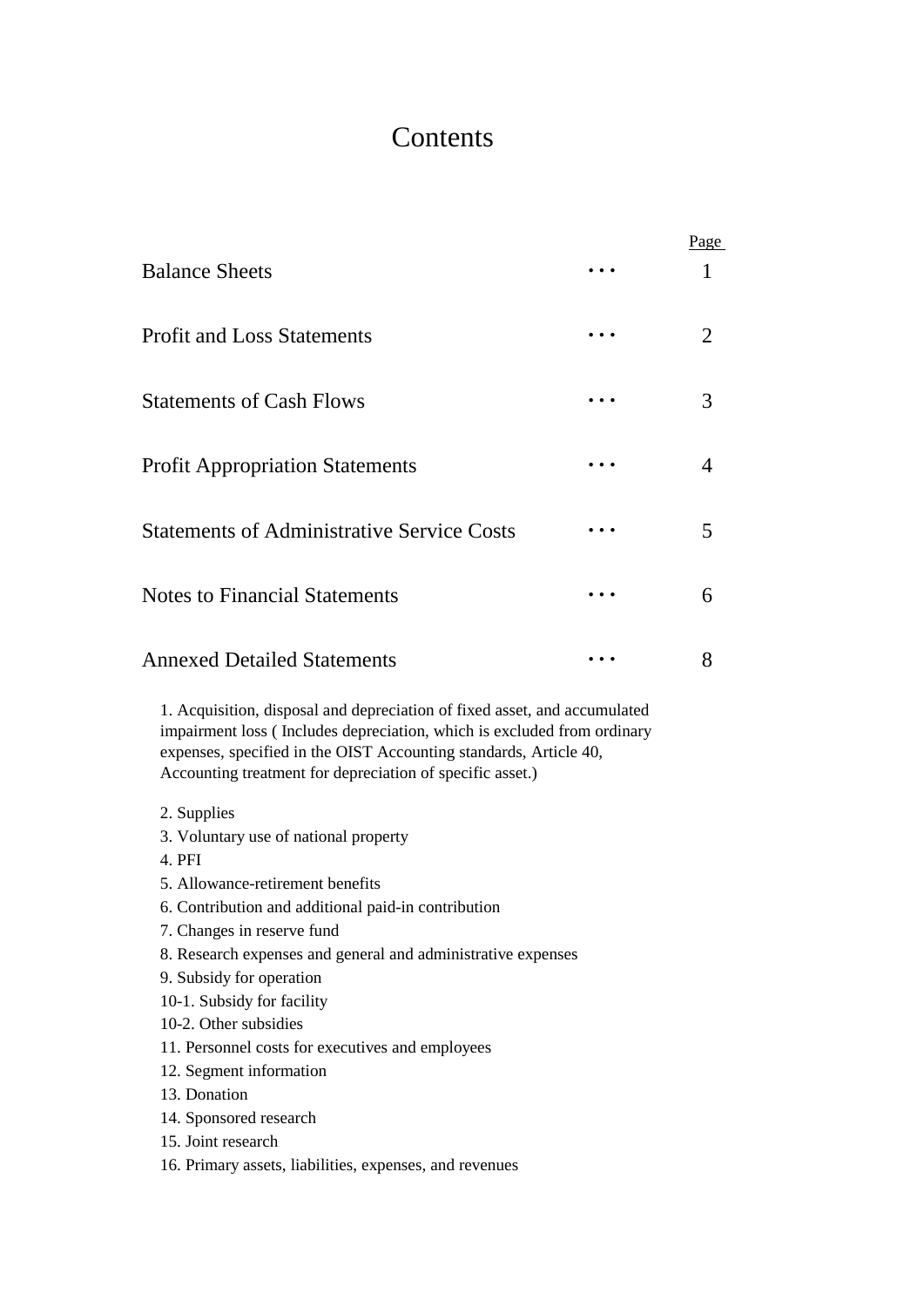## Balance Sheets

As of March 31, 2014

| Assets                                                                                                                |                                        |                   |                |
|-----------------------------------------------------------------------------------------------------------------------|----------------------------------------|-------------------|----------------|
| I Noncurrent assets<br>1 Properties, plants, and equipment                                                            |                                        |                   |                |
| Land                                                                                                                  | 1,659,667,000                          |                   |                |
| <b>Buildings</b><br>29, 315, 715, 453<br>Accumulated depreciation                                                     | 26, 202, 272, 569                      |                   |                |
| $\triangle$ 3,113,442,884<br>5,797,871,670<br>Structures                                                              |                                        |                   |                |
| $\triangle$ 523,864,971<br>Accumulated depreciation<br>200,503,189<br>Machineries                                     | 5,274,006,699                          |                   |                |
| Accumulated depreciation<br>$\triangle$ 82,325,873                                                                    | 118, 177, 316                          |                   |                |
| 7,890,539,879<br>Equipment                                                                                            |                                        |                   |                |
| Accumulated depreciation<br>4,016,288,865<br><b>Books</b>                                                             | 3,874,251,014<br>1,394,341             |                   |                |
| Vehicles and transportation equipment<br>15,406,041<br>Accumulated depreciation                                       | 6,020,611                              |                   |                |
| $\triangle$ 9,385,430<br>1,581,008,996<br>Lease assets                                                                |                                        |                   |                |
| Accumulated depreciation<br>$\triangle$ 343,768,052                                                                   | 1,237,240,944                          |                   |                |
| Construction in progress<br>Total properties, plants, and equipment                                                   | 2,611,390,394<br>40,984,420,888        |                   |                |
| 2 Intangible assets net of amortization                                                                               |                                        |                   |                |
| Patents                                                                                                               | 4,454,645                              |                   |                |
| Trademark rights<br>Softwares                                                                                         | 970,277<br>104,831,990                 |                   |                |
| Patents (in the process of filing)                                                                                    | 15,458,915                             |                   |                |
| Others<br>Total intangible assets, net                                                                                | 41,735,742<br>167,451,569              |                   |                |
|                                                                                                                       |                                        |                   |                |
| 3 Investments and other assets<br>Security deposits                                                                   | 3,839,000                              |                   |                |
| Long-term prepaid expenses                                                                                            | 1,599,823                              |                   |                |
| Lease investment assets (Long-term)<br>Total investments and other assets                                             | 2,577,549,812<br>2,582,988,635         |                   |                |
| Total noncurrent assets                                                                                               |                                        | 43,734,861,092    |                |
| II Current assets                                                                                                     |                                        |                   |                |
| Cash and cash equivalents                                                                                             | 1,706,671,225                          |                   |                |
| Accounts receivable<br>Supplies                                                                                       | 54,034,326<br>11,455,718               |                   |                |
| Prepaid expenses                                                                                                      | 6,627,036                              |                   |                |
| Lease investment assets (Short-term)<br>Total current assets                                                          | 57,278,540                             | 1,836,066,845     |                |
| Total assets                                                                                                          |                                        |                   | 45,570,927,937 |
| Liabilities                                                                                                           |                                        |                   |                |
| I Noncurrent liabilities                                                                                              |                                        |                   |                |
| Encumbrance for assets - subsidy for operation<br>Encumbrance for assets $-$ donation                                 | 6,519,947,331<br>67,247,715            |                   |                |
| Encumbrance for assets $-$ donated by Japan government                                                                | 184,366                                |                   |                |
| Allowance-retirement benefits<br>Long-term accrued amounts payable                                                    | 82,534,400<br>2,581,933,943            |                   |                |
| Long-term lease obligations<br>Total noncurrent liabilities                                                           | 878,454,554                            |                   |                |
|                                                                                                                       |                                        | 10,130,302,309    |                |
| II Current liabilities<br>Advance received                                                                            | 3,799,115                              |                   |                |
| Deposits received $-$ subsidy for operation                                                                           |                                        |                   |                |
| Deposits received $-$ subsidy for operation<br>321,090,401<br>2,342,613,430<br>Deposits received-subsidy for facility | 2,663,703,831                          |                   |                |
| Deposits received - donation                                                                                          | 12,333,000                             |                   |                |
| Deposits received - Kakenhi<br>Deposits received - others                                                             | 66,644,228<br>50,025,988               |                   |                |
| Accounts payable                                                                                                      | 1,327,512,119                          |                   |                |
| Short-term lease obligations<br>Accrued expenses                                                                      | 393,654,669<br>53,690,554              |                   |                |
| Total current liabilities                                                                                             |                                        | 4,571,363,504     |                |
| Total liabilities                                                                                                     |                                        |                   | 14,701,665,813 |
| Equities                                                                                                              |                                        |                   |                |
| I Contributions<br>Contributions from government                                                                      | 24, 317, 681, 264                      |                   |                |
| Total contributions                                                                                                   |                                        | 24, 317, 681, 264 |                |
| II Additional paid-in contributions                                                                                   |                                        |                   |                |
| Additional paid-in contributions                                                                                      | 9,781,797,184                          |                   |                |
| Accumulated depreciation - directly deducted from equity<br>Total additional paid-in contributions                    | $\triangle$ 3,480,814,474              | 6,300,982,710     |                |
|                                                                                                                       |                                        |                   |                |
| <b>III</b> Retained earnings<br>Voluntary reserve funds                                                               |                                        |                   |                |
| Special reserve funds                                                                                                 | 80,532,854                             |                   |                |
| Accumulated net income<br>(Net income/ $(\triangle$ loss) for FY2013)                                                 | 170,065,296<br>$\triangle$ 9,765,542 ) |                   |                |
| Total retained earnings<br>Total equities                                                                             |                                        | 250,598,150       | 30,869,262,124 |
| Total liabilities and equities                                                                                        |                                        |                   | 45,570,927,937 |

1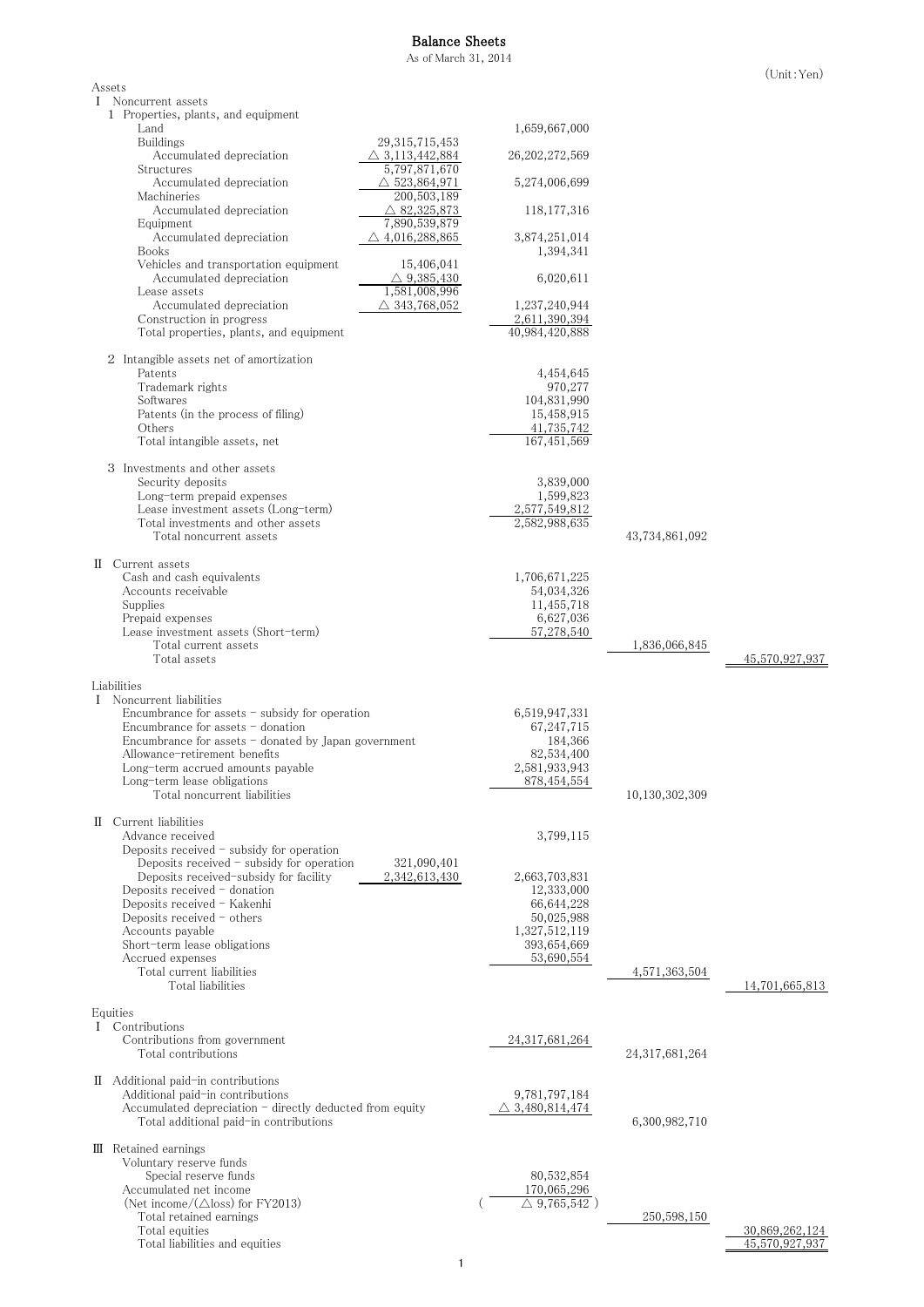## Profit and Loss Statements

For the year ended March 31, 2014

|                                                                     | For the year ended March 31, 2014 |               |                        |                                         |
|---------------------------------------------------------------------|-----------------------------------|---------------|------------------------|-----------------------------------------|
| Ordinary revenues                                                   |                                   |               |                        | (Unit:Yen)                              |
| Tuition fees                                                        |                                   |               | 24,300,000             |                                         |
| Subsidy for operation                                               |                                   |               | 8,308,177,161          |                                         |
| Subsidy for facility                                                |                                   |               | 5,804,230              |                                         |
| Sponsored research from national and local governments              |                                   |               | 76,195,737             |                                         |
| Sponsored research from nongovernments                              |                                   |               | 42,164,576             |                                         |
| Joint research                                                      |                                   |               | 32, 304, 758           |                                         |
| Donations                                                           |                                   |               | 5,003,373              |                                         |
| Subsidy for other                                                   |                                   |               | 37,388,000             |                                         |
| Property rent revenue<br>Land rent revenue                          |                                   |               | 6,014,542<br>6,014,617 |                                         |
| Reversal of encumbrance for assets - subsidy for operation          |                                   |               | 2,111,461,228          |                                         |
| Reversal of encumbrance for assets $-$ donations                    |                                   |               | 25,829,433             |                                         |
| Reversal of encumbrance for assets $-$ donated by Japan government  |                                   |               | 6,390,820              |                                         |
| Financial revenues                                                  |                                   |               |                        |                                         |
| Interest                                                            |                                   | 59,660,369    | 59,660,369             |                                         |
| Miscellaneous revenues                                              |                                   |               | 80,826,459             |                                         |
| Ordinary revenues total                                             |                                   |               |                        | 10,827,535,303                          |
| Operating expenses                                                  |                                   |               |                        |                                         |
| Research expenses                                                   |                                   |               |                        |                                         |
| Personnel costs                                                     |                                   | 3,275,122,731 |                        |                                         |
| Other expenses<br>Research supplies                                 | 696,854,754                       |               |                        |                                         |
| Supplies & Consumables                                              | 432,215,286                       |               |                        |                                         |
| Utilities                                                           | 394,636,931                       |               |                        |                                         |
| Travel and transportation                                           | 347,174,528                       |               |                        |                                         |
| Communication and                                                   | 83,720,703                        |               |                        |                                         |
| transportation expenses                                             |                                   |               |                        |                                         |
| Rent                                                                | 87,803,707                        |               |                        |                                         |
| Outsource<br>Repair costs                                           | 381,642,417<br>60,035,245         |               |                        |                                         |
| Maintenance fees                                                    | 635,824,051                       |               |                        |                                         |
| Library expenses                                                    | 164,458,296                       |               |                        |                                         |
| Depreciation                                                        | 2,444,826,512                     |               |                        |                                         |
| Others                                                              | 101,083,356                       | 5,830,275,786 | 9,105,398,517          |                                         |
| General and administrative expenses                                 |                                   |               |                        |                                         |
| Personnel costs                                                     |                                   | 936,491,908   |                        |                                         |
| Other expenses<br>Office supplies                                   | 40,768,255                        |               |                        |                                         |
| Travel and transportation                                           | 229,444,638                       |               |                        |                                         |
| Communication and                                                   |                                   |               |                        |                                         |
| transportation expenses                                             | 36,514,769                        |               |                        |                                         |
| Rent                                                                | 32,229,988                        |               |                        |                                         |
| Outsource                                                           | 103,426,209                       |               |                        |                                         |
| Service and advisory fees                                           | 63,904,754                        |               |                        |                                         |
| Advertising expenses<br>Depreciation                                | 42,474,001<br>11,805,678          |               |                        |                                         |
| Others                                                              | 168,779,782                       | 729,348,074   | 1,665,839,982          |                                         |
| Financial expense                                                   |                                   |               |                        |                                         |
| interest expenses                                                   |                                   | 64,529,440    |                        |                                         |
| Foreign currency transaction loss                                   |                                   | 979,802       | 65,509,242             |                                         |
| Miscellaneous loss                                                  |                                   |               |                        |                                         |
| Miscellaneous loss                                                  |                                   | 553,104       | 553,104                |                                         |
| Operating expenses total<br>Net ordinary income/ $(\triangle$ loss) |                                   |               |                        | 10,837,300,845<br>$\triangle$ 9,765,542 |
|                                                                     |                                   |               |                        |                                         |
| Extraordinary income                                                |                                   |               |                        |                                         |
| Reversal of encumbrance for assets - subsidy for operation          |                                   |               | 3,246,958              |                                         |
| Total extraordinary income<br>Extraordinary loss                    |                                   |               |                        | 3,246,958                               |
| Loss on retirement of noncurrent assets                             |                                   |               | 3,246,958              |                                         |
| Total extraordinary loss                                            |                                   |               |                        | 3,246,958                               |
| Net income/ $(\triangle$ loss)                                      |                                   |               |                        | $\triangle$ 9,765,542                   |
| Gross income/ $(\triangle$ loss)                                    |                                   |               |                        | $\triangle$ 9,765,542                   |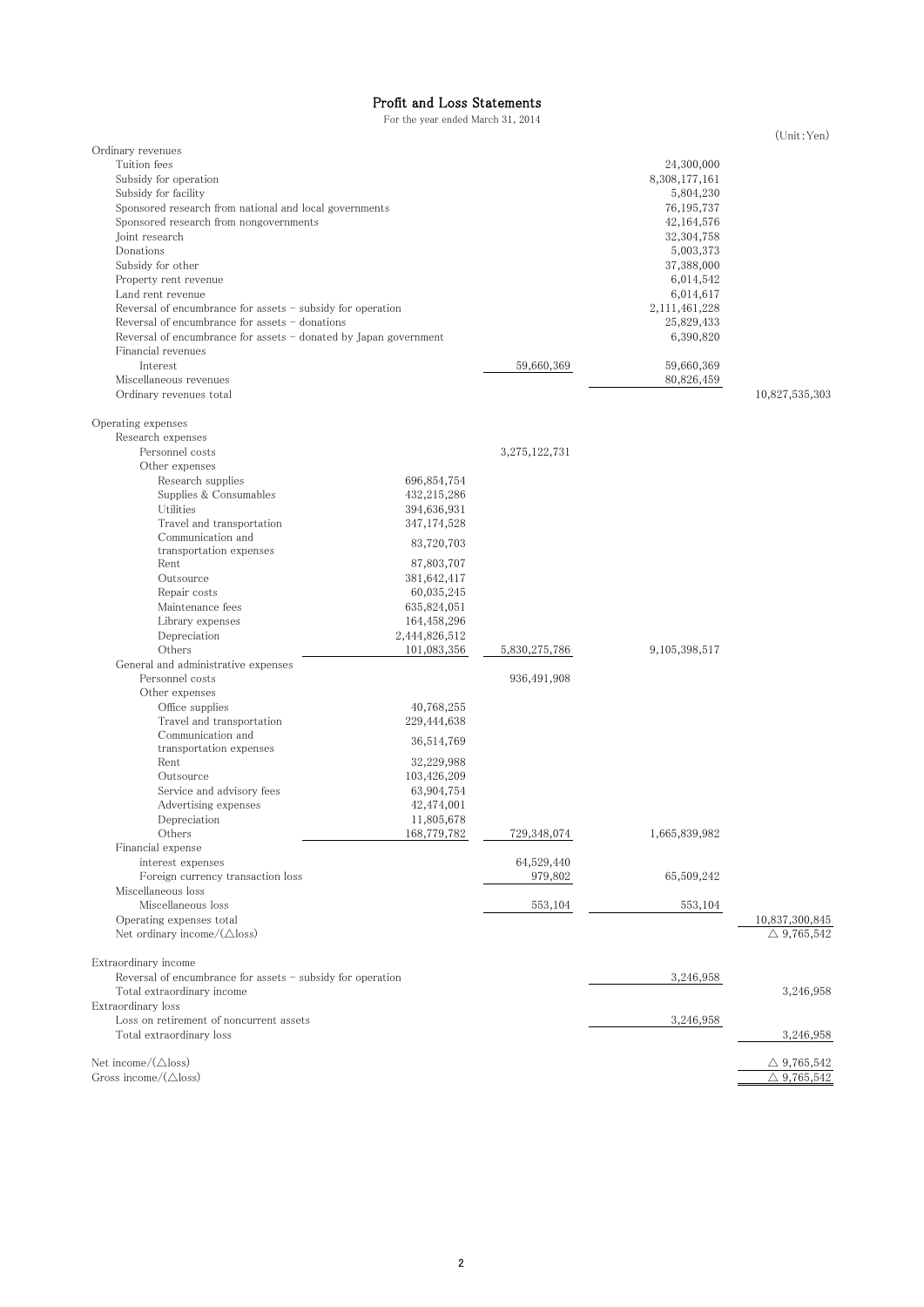## **Statements of Cash Flows** From April 1, 2013 to March 31, 2014

|                                                                                     | (Unit: Yen)               |
|-------------------------------------------------------------------------------------|---------------------------|
| I Cash flows from operating activities                                              |                           |
| Tuition fees                                                                        | 24,300,000                |
| Funds received from government - subsidy for operation                              | 11,046,588,892            |
| Funds received from outside parties - sponsored research                            | 165,935,336               |
| Funds received from outside parties - donations                                     | 8,406,000                 |
| Funds received from government - subsidy for others                                 | 37,388,000                |
| Funds received from employees - property rent - dormitory                           | 6,014,542                 |
| Funds received from others                                                          | 207,060,152               |
| Net cash increase in advanced-received (Kakenhi:Grant-in-aid for scientific researc | $\Delta$ 772,026          |
| Payments to employees                                                               | $\Delta$ 4,152,172,635    |
| Purchase of inventories                                                             | $\Delta$ 7,245,378        |
| Payments of other than payments to employees                                        | △ 4,093,017,040           |
| Returns to national government - subsidy for operation                              | $\Delta$ 166,642,863      |
| Net cash provided by operating activities                                           | 3,075,842,980             |
| II Cash flows from investing activities                                             |                           |
| Purchase of property, plant, and equipment                                          | $\Delta$ 5,051,729,228    |
| Purchase of intangible assets                                                       | △ 38,312,795              |
| Funds received from government - subsidy for facility                               | 2,254,294,302             |
| Payments for other investing activities                                             | 1,261,300                 |
| Subtotal                                                                            | △ 2,834,486,421           |
| Received interest and dividends                                                     | 1,398                     |
| Net cash used in investing activities                                               | $\triangle$ 2,834,485,023 |
| III Cash flows from financial activities                                            |                           |
| Payments for finance lease liabilities                                              | △ 287,430,170             |
| Net cash used in financial activities                                               | $\Delta$ 287,430,170      |
| IV Foreign exchange gain                                                            | 787,063                   |
| V Net cash increase/(decrease) in cash and cash equivalents                         | $\Delta$ 45,285,150       |
| VI Cash and cash equivalents at beginning of year                                   | 1,751,956,375             |
| VII Cash and cash equivalents at end of year                                        | 1,706,671,225             |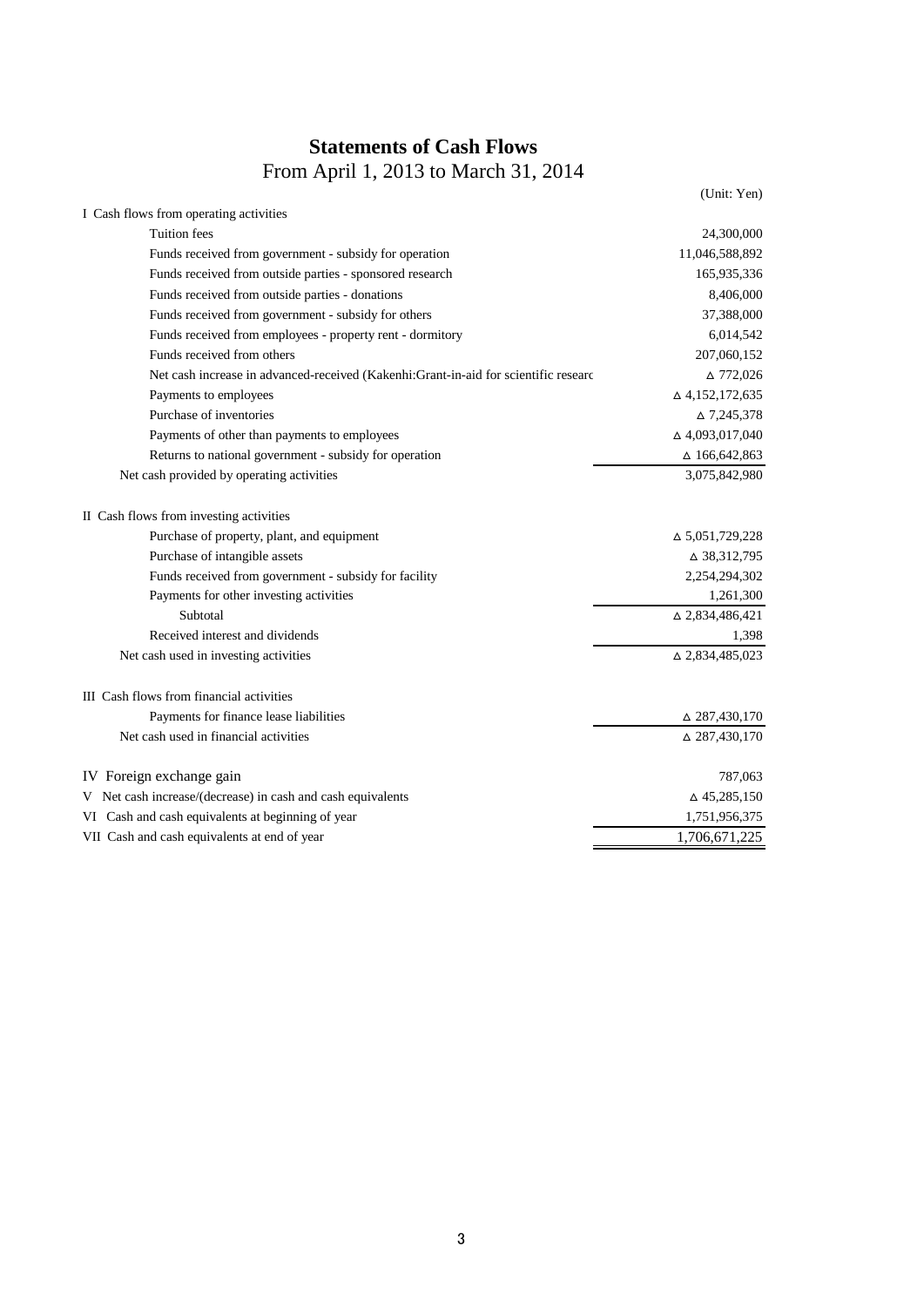## **Profit Appropriation Statements As of March 31, 2014**

|                                                | (Unit: Yen)        |
|------------------------------------------------|--------------------|
| I Unappropriated retained earnings             |                    |
| Gross loss                                     | $\Delta$ 9,765,542 |
| Retained earnings at the beginning of a period | 179,830,838        |
| II Retained earnings                           | 170,065,296        |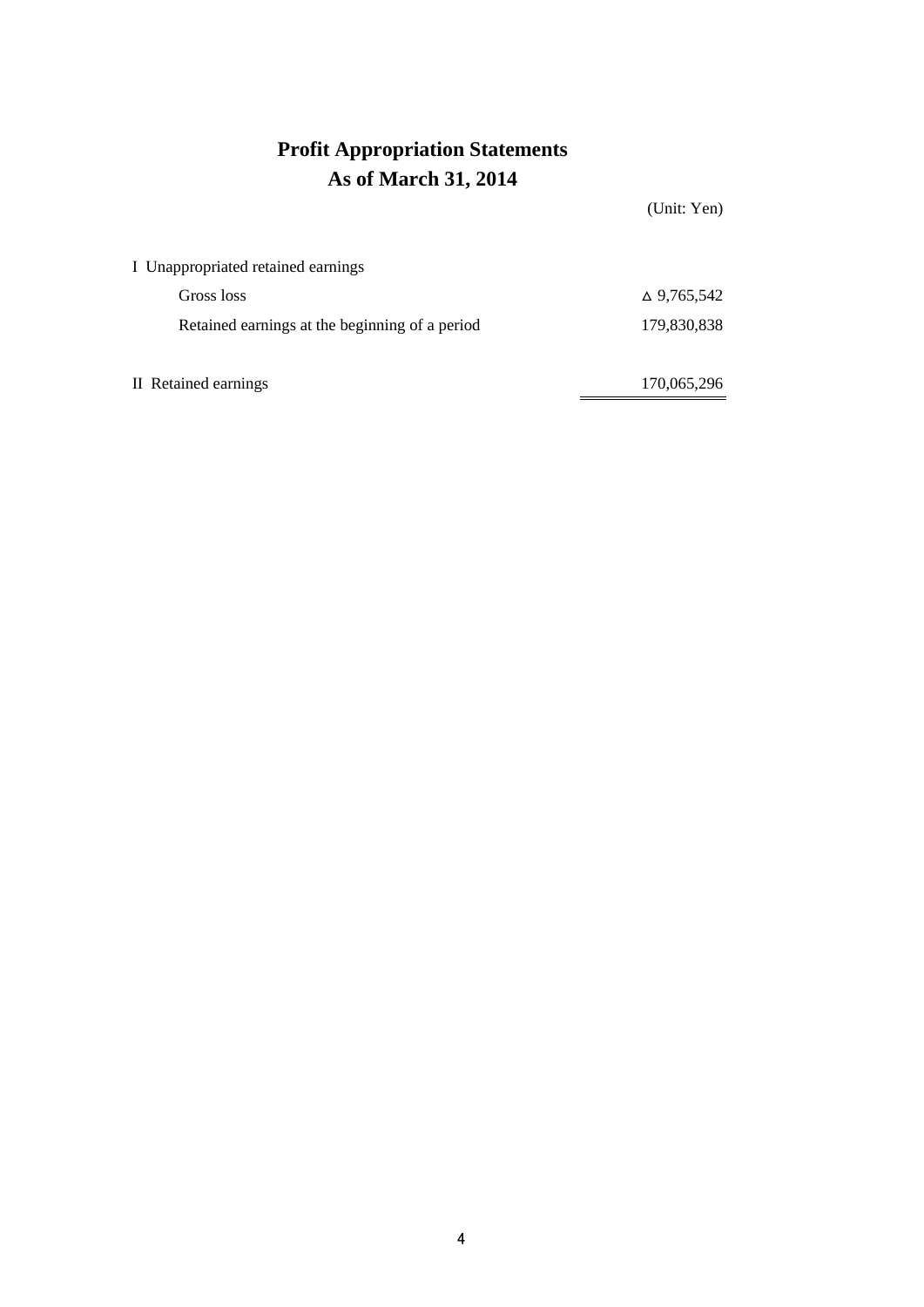## **Statements of Administrative Service Costs** From April 1, 2013 to March 31, 2014

(Unit: Yen)

| I Ordinary expenses                                                                            |                        |                |
|------------------------------------------------------------------------------------------------|------------------------|----------------|
| (1) Ordinary expenses stated on Profit and Loss Statements                                     |                        |                |
| Research expenses                                                                              | 9,105,398,517          |                |
| General and administrative expenses                                                            | 1,665,839,982          |                |
| Financial expenses                                                                             | 65,509,242             | 10,836,747,741 |
| (2) (Less) Revenue from outside parties                                                        |                        |                |
| <b>Tuition</b> fees                                                                            | $\triangle$ 24,300,000 |                |
| Sponsored research                                                                             | $\Delta$ 118,360,313   |                |
| Joint research                                                                                 | △ 32,304,758           |                |
| Donations                                                                                      | $\Delta$ 5,003,373     |                |
| Property rent revenue                                                                          | $\Delta$ 6,014,542     |                |
| Land rent revenue                                                                              | $\Delta$ 6,014,617     |                |
| Reversal of encumbrance for assets-donation                                                    | △ 25,829,433           |                |
| Financial revenue                                                                              | △ 59,660,369           |                |
| Miscellaneous                                                                                  | $\Delta$ 44,676,342    | △ 322,163,747  |
| Total ordinary expenses                                                                        |                        | 10,514,583,994 |
| II Depreciation-directly deducted from equity                                                  |                        | 1,523,652,922  |
| III Estimated allowance for retirement benefits                                                |                        | 1,341,700      |
| <b>IV</b> Opportunity costs                                                                    |                        |                |
| Opportunity costs of free rental fee or reduction rental<br>fee from national/local government | 141, 341, 262          |                |
| Opportunity costs of national/local government                                                 | 209,431,437            | 350,772,699    |
| V Administrative service costs                                                                 |                        | 12,390,351,315 |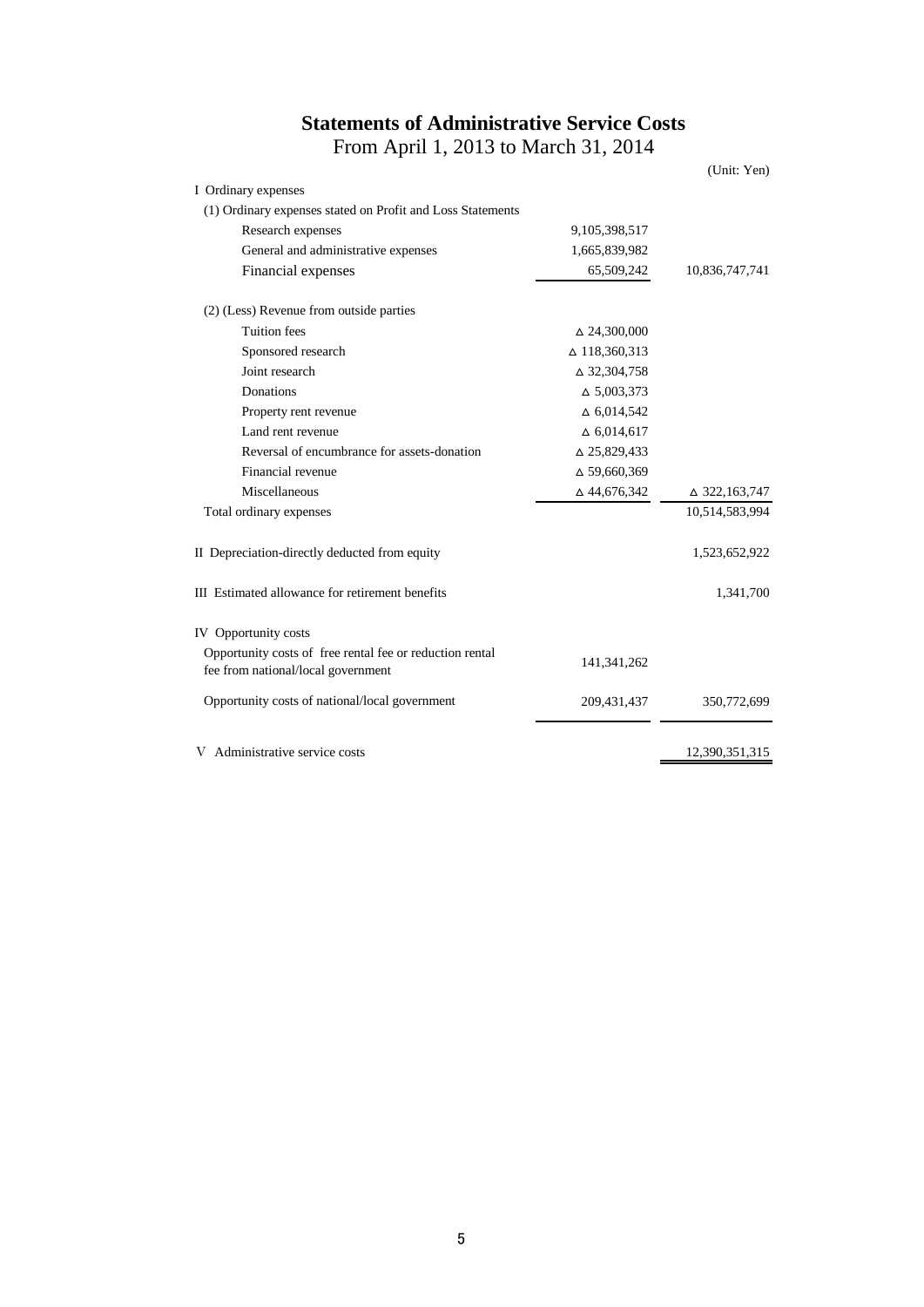#### Notes to Financial Statements

I. Important accounting policy

#### 1. Supplies

(1) Research supplies

Research supplies are reported at lower of cost or market value under moving average method.

(2) Others

Others are reported at lower of cost or progressive average inventory method.

#### 2. Depreciation

(1) Property, plant, and equipment

Depreciation is recognized on the straight-line method under The Corporation Tax Law.

In accordance with OIST Accounting standards, Article 40 depreciation on specified assets is directly deducted from equity stated as "Accumulated depreciation-directly deducted from equity."

(2) Intangible Assets

Depreciation is calculated on the straight-line method. Useful life of software for in-house use is amortized over two to five years.

#### 3. Allowance for retirement benefits

(1) Allowance-retirement benefits

Allowance for retirement benefits for employees is recognized on liability for FY2013 within estimated payment amount in the future.

4. Opportunity costs on the statements of administrative service costs

 $(1)$  Calculation of opportunity costs of lending by means of free rental fee or reduction rental fee of the property of the national/local governments has been calculated based on the JASDF Onna Sub Base and agricultural land unit price.

(2) Interest rate used to calculate the opportunity cost pertaining to government contributions

Opportunity costs of the national/local government are calculated at the percentage of 0.640% which refers to the interest rate for 10-year government bonds at the end of March 2014.

5. Foreign currency transactions

Foreign currency transactions are converted to yen at the spot exchange rate as of the closing date, and the translation difference is recorded in profit and loss.

#### 6. Leases

Lease transactions in excess of 3 million yen are recorded as finance leases.

- In addition, future lease payments for operating leases where the contract cannot be terminated during the lease term are as follows.
- (1) Future lease payments relating to a lease period of not more than one year after the balance sheet date 5,964,645 yen<br>(2) Future lease payments relating to a lease period of more than one year after the balance sheet d
- (2) Future lease payments relating to a lease period of more than one year after the balance sheet date

#### 7. Accounting standards for income and expenses

(1) Accounting standards related to income from finance leases (lessor)

Accounted for based on the method of allocating an amount equivalent to the interest to each period without posting sales.

#### 8. Consumption tax

The tax-included method is adopted for consumption tax accounting.

- II. Additional information
- 1. Summary of transactions and accounting treatment regarding the village zone housings

The University entered into a contract with OKINAWA SCIENTISTS VILLAGE Co., Ltd. (hereafter the "Business Operator") on September 30, 2011, regarding the housings maintenance business. The Business Operator, based on the corresponding contract, was to construct housings located on premises owned by the University that would be for use by students and faculty staff members and transfer the housings to the University after its completion. Construction of the housings was to consist of three phases. The first phase and the second phase were completed at each fiscal year 2012 and 2013. The housings were then delivered to the University. Upon completion of the housings, the University received them from the Business Operator under a long-term installment purchase and at the same time entered into a building loan agreement by way of a periodic lease with the Business Operator, and is leasing the housings. The long-term installment purchase amount in accordance with the acquisition of the housings is the same amount as the lease payments relating to the housings. Further, the payment schedule and the amount to pay each year including interest are also set at the same amount. Hence, the payment amounts for each year are canceled out and no payments are made to each other. The building loan agreement by way of a periodic lease stipulates that the Business Operator cannot in principle cancel the lease contract during the term and that the housings will be returned to the University after the end of the lease term. Lease transactions between the University and the Business Operator are accounted for by treating them as a finance lease where ownership is not transferred (to the lessor).

Furthermore, when accounting for such transactions they are treated as a finance lease where ownership is not transferred (to the lessor), and an amount equivalent to the interest is allocated to each period without posting sales and the housings that were handed over is stated as a lease investment asset.

#### III. Balance sheet

1. Subsidy for operation and facility

| (1) Deposits received - subsidy for operation                                             |                   |
|-------------------------------------------------------------------------------------------|-------------------|
| Returns to National government                                                            | 36,854,522 yen    |
| Closing balance of encumbrance for construction in progress - subsidy for operation in SC | 226,388,088 yen   |
| Closing balance of encumbrance for patent - subsidy for operation in SC                   | 13,956,951 ven    |
| Closing balance of encumbrance for construction in progress - subsidy for operation in PC | 42,388,876 yen    |
| Closing balance of encumbrance for patent-subsidy for operation in PC                     | 1,501,964 yen     |
| Total of closing balance                                                                  | 321,090,401 yen   |
| (2) Deposits received - subsidy for facility                                              |                   |
| Closing balance of encumbrance for construction in progress - subsidy for facility in SC  | 2,105,534,508 yen |
| Closing balance of encumbrance for construction in progress - subsidy for facility in PC  | 237,078,922 yen   |
| Total of closing balance                                                                  | 2,342,613,430 yen |
|                                                                                           |                   |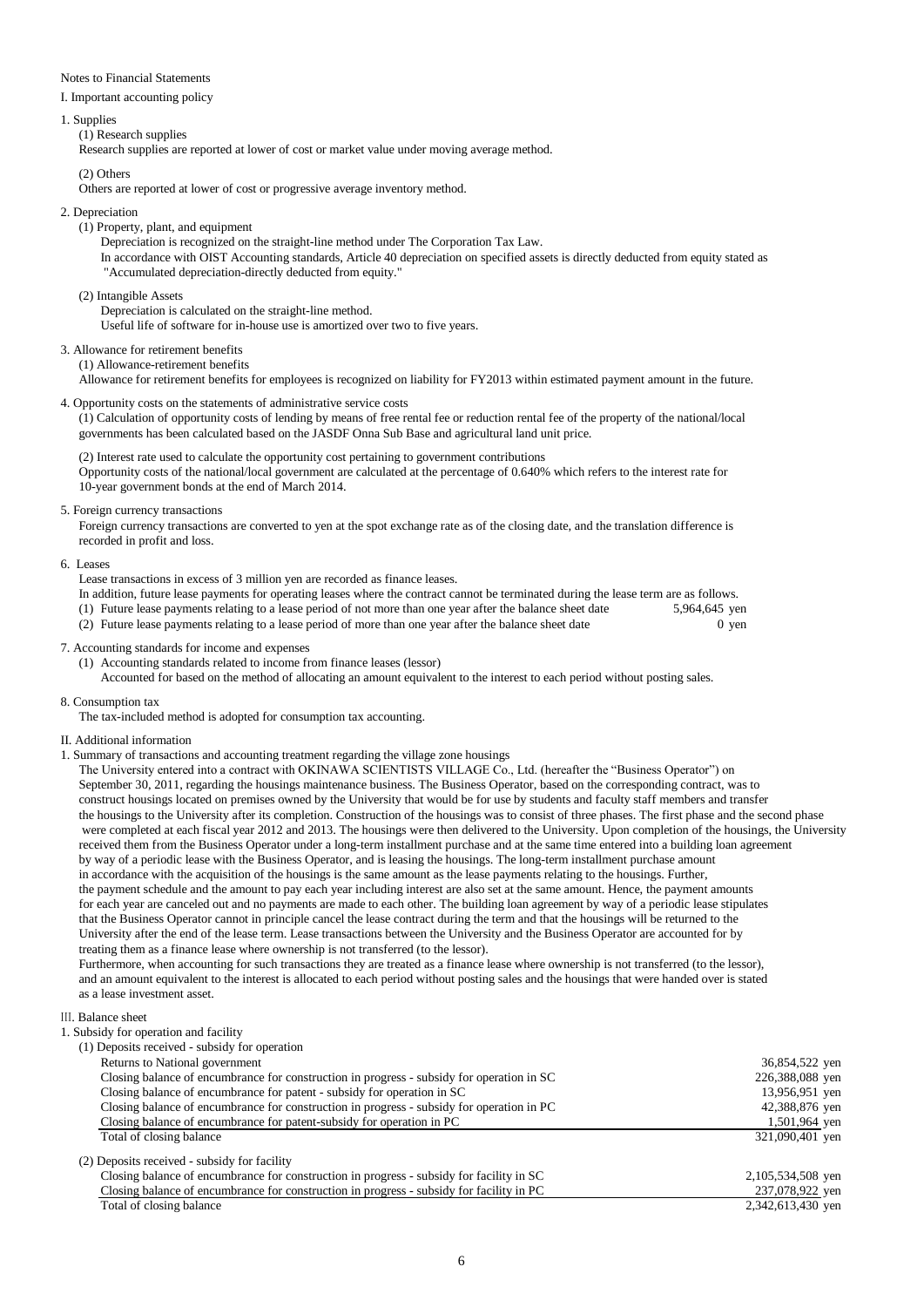## IV. Statement of Cash Flows

(1) Breakdown of the balance sheet by year-end balance of funds

|           | (1) DICARDOWII OI THE DATAILLE SHEET DY YEAH-CHU DATAILLE OI TUNUS            |                                                                                                                    |                   |
|-----------|-------------------------------------------------------------------------------|--------------------------------------------------------------------------------------------------------------------|-------------------|
|           |                                                                               | Cash and cash equivalent                                                                                           | 1,706,671,225 yen |
|           |                                                                               | Balance of funds at end of year                                                                                    | 1,706,671,225 yen |
|           |                                                                               |                                                                                                                    |                   |
|           | (2) Important non-financial transactions                                      |                                                                                                                    |                   |
|           | Amount of assets and liabilities related to finance leases (lessee) newly     |                                                                                                                    | 1,121,317,652 yen |
|           | recognized in the term                                                        |                                                                                                                    |                   |
|           |                                                                               | Amount of investments related to finance leases (lessor) newly recognized in the                                   | 727,268,850 yen   |
|           | term                                                                          |                                                                                                                    |                   |
|           | Amount of long-term accounts payable related to acquisition of tangible fixed |                                                                                                                    | 727,268,850 yen   |
|           | assets newly recognized in the term                                           |                                                                                                                    |                   |
|           | V. Statements of administrative service costs                                 |                                                                                                                    |                   |
|           |                                                                               | Estimated allowance for retirement benefits includes 1,341,700 yen concerning loaned employees from the government |                   |
|           | and other organizations.                                                      |                                                                                                                    |                   |
|           |                                                                               |                                                                                                                    |                   |
|           |                                                                               |                                                                                                                    |                   |
|           | VI. Notes to finance leases                                                   |                                                                                                                    |                   |
| 1. Lessee |                                                                               |                                                                                                                    |                   |
|           | (1) Details of lease assets                                                   |                                                                                                                    |                   |
|           |                                                                               | Service vehicles (OIST bus) and research equipment (X-ray photoelectron spectroscope set)                          |                   |
|           |                                                                               |                                                                                                                    |                   |
|           | (2) Depreciation method of lease assets                                       |                                                                                                                    |                   |
|           |                                                                               | Depreciated using the straight-line method over the useful life of the lease term, with no residual value.         |                   |
| 2. Lessor |                                                                               |                                                                                                                    |                   |
|           | (1) Breakdown of investments in leases                                        |                                                                                                                    |                   |
|           | (i) Investments and other assets                                              |                                                                                                                    |                   |
|           | Portion of lease receivables                                                  | 3,641,290,436 yen                                                                                                  |                   |
|           | Amount equivalent to interest income                                          | 1,063,740,624 yen                                                                                                  |                   |
|           | Lease investment assets                                                       | 2,577,549,812 yen                                                                                                  |                   |
|           |                                                                               |                                                                                                                    |                   |
|           | (ii) Current assets                                                           |                                                                                                                    |                   |
|           | Portion of lease receivables                                                  | 120,012,549 yen                                                                                                    |                   |
|           | Amount equivalent to interest income                                          | 62,734,009 yen                                                                                                     |                   |
|           | Lease investment assets                                                       | 57,278,540 yen                                                                                                     |                   |

(2) Scheduled recoverable amount of the lease receivables part pertaining to lease investment assets after the closing date

(i) Investments and other assets

|                               |          | More than 1  | More than 2  | More than 3  | More than 4  |               |
|-------------------------------|----------|--------------|--------------|--------------|--------------|---------------|
|                               | Within 1 | year but not | year but not | year but not | year but not | More than 5   |
|                               | vear     | more than 2  | more than 3  | more than 4  | more than 5  | years         |
|                               |          | years        | years        | years        | years        |               |
| Lease<br>investment<br>assets |          | 58,710,503   | 60,178,267   | 61,682,723   | 63,224,790   | 2,333,753,529 |

(ii) Current assets

|            |            | More than 1  | More than 2  | More than 3  | More than 4  |             |
|------------|------------|--------------|--------------|--------------|--------------|-------------|
|            | Within 1   | year but not | year but not | year but not | year but not | More than 5 |
|            | vear       | more than 2  | more than 3  | more than 4  | more than 5  | years       |
|            |            | vears        | years        | vears        | years        |             |
| Lease      |            |              |              |              |              |             |
| investment | 57,278,540 |              |              |              |              |             |
| assets     |            |              |              |              |              |             |

## VII. Important subsequent events

Not applicable.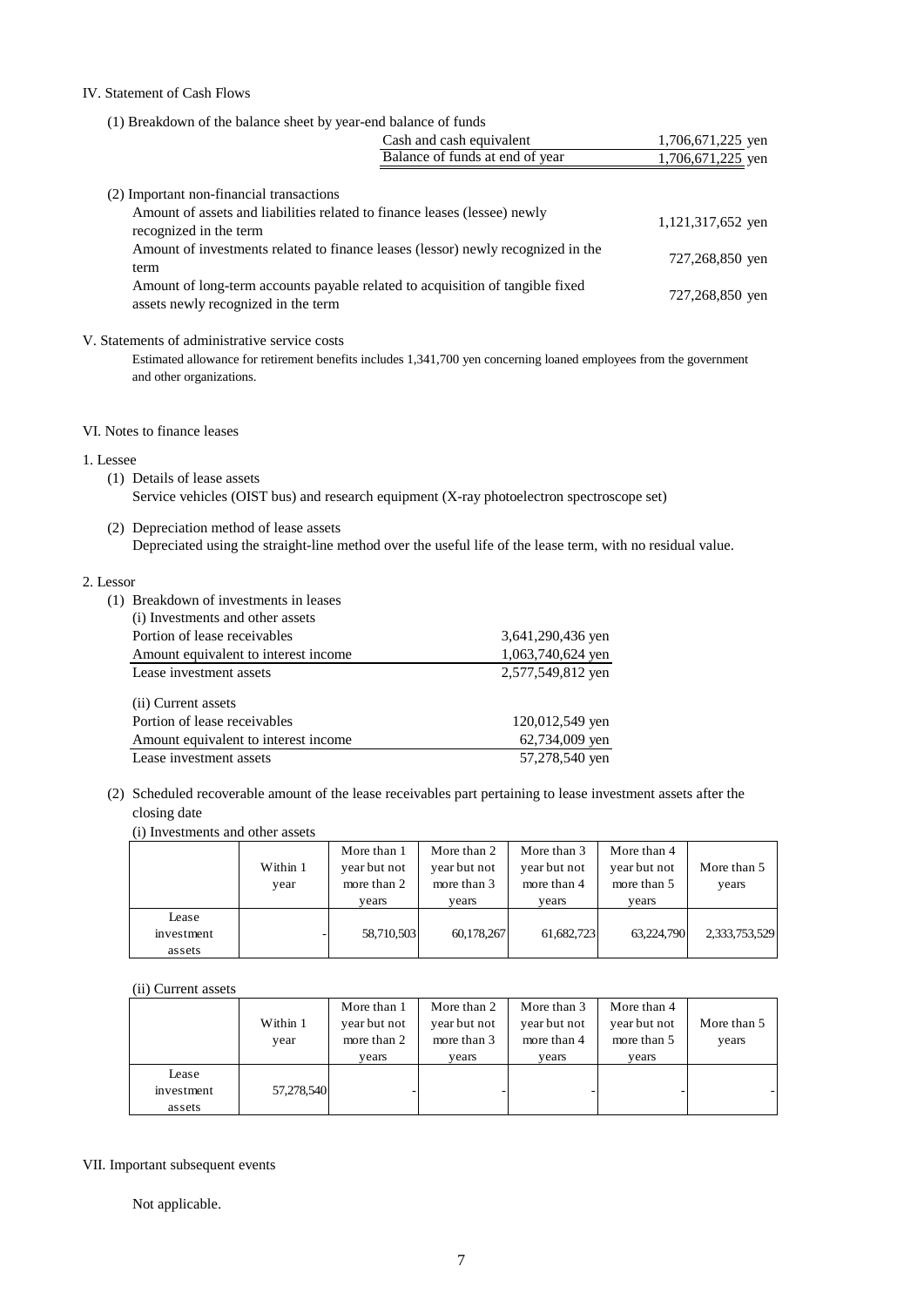#### 1. Acquisition, disposal and depreciation of fixed asset, and accumulated impairment loss

(Includes depreciation, which is excluded from ordinary expenses, specified in the OIST Accounting standards, Article 40, Accounting treatment for depreciation of specific asset).

(Unit: Thousand Yen)

|                                                                    |                                      | Beginning balance |           |          | Closing balance | Accumulated depreciation |                         | Accumulated impairment loss |                                      |                                     |                        |      |
|--------------------------------------------------------------------|--------------------------------------|-------------------|-----------|----------|-----------------|--------------------------|-------------------------|-----------------------------|--------------------------------------|-------------------------------------|------------------------|------|
| Asset                                                              |                                      |                   | Increase  | Decrease |                 |                          | Depreciation for FY 201 |                             | Included in ordinary expenses FY2013 | Excluded in ordinary expenses FY201 | Closing net book value | Memo |
|                                                                    | <b>Buildings</b>                     | 2,201,758         | 292,502   | 8,072    | 2,486,185       | 227,038                  | 114,327                 |                             |                                      |                                     | 2,259,147              |      |
|                                                                    | Structures                           | 261,581           | 21,303    |          | 282,88          | 45,985                   | 21,207                  |                             |                                      |                                     | 236,900                |      |
|                                                                    | Machinery                            | 154,56            | 2,861     |          | 157,42          | 75,350                   | 28,721                  |                             |                                      |                                     | 82,071                 |      |
| Property, plant, and equipment                                     | Equipment                            | 6,514,40          | 1,328,461 | 84,362   | 7,758,503       | 3,906,866                | 1,946,234               |                             |                                      |                                     | 3,851,63               |      |
| (Depreciation - Included in ordinary expenses)                     | <b>Books</b>                         | 488               | 906       |          | 1.394           |                          |                         |                             |                                      |                                     | 1.394                  |      |
|                                                                    | Vehicle and transportation equipment | 15,406            |           |          | 15,406          | 9,385                    | 4,118                   |                             |                                      |                                     | 6,020                  |      |
|                                                                    | Lease assets                         | 459,69            | 1.121.317 |          | 1,581,008       | 343,768                  | 312,619                 |                             |                                      |                                     | 1,237,240              |      |
|                                                                    | Total                                | 9,607,888         | 2,767,35  | 92,43    | 12,282,806      | 4,608,393                | 2,427,229               |                             |                                      |                                     | 7,674,41               |      |
|                                                                    | <b>Buildings</b>                     | 26,855,14         |           | 25.61    | 26,829,52       | 2,886,40                 | 1,272,48                |                             |                                      |                                     | 23,943,12              |      |
|                                                                    | Structures                           | 5,364,45          | 150,528   |          | 5,514,986       | 477,879                  | 210,31                  |                             |                                      |                                     | 5,037,106              |      |
| Property, plant, and equipment                                     | Machinery                            | 43,080            |           |          | 43,080          | 6,97                     | 2,886                   |                             |                                      |                                     | 36,10                  |      |
| (Depreciation - Excluded from ordinary expenses)                   | Equipment                            | 132,03            |           |          | 132,036         | 109,422                  | 37,914                  |                             |                                      |                                     | 22,614                 |      |
|                                                                    | Total                                | 32,394,71         | 150,528   | 25.614   | 32,519,63       | 3,480,682                | 1,523,598               |                             |                                      |                                     | 29,038,951             |      |
|                                                                    | Land                                 | 1,659,66          |           |          | 1,659,667       |                          |                         |                             |                                      |                                     | 1,659,667              |      |
| Non-depreciable assets                                             | Construction in progress             | 524,23            | 2.389.61  | 302,45   | 2,611,390       |                          |                         |                             |                                      |                                     | 2,611,390              |      |
|                                                                    | Total                                | 2,183,89          | 2,389,61  | 302,45   | 4,271,057       |                          |                         |                             |                                      |                                     | 4,271,05               |      |
|                                                                    | Land                                 | 1,659,66          |           |          | 1,659,667       |                          |                         |                             |                                      |                                     | 1,659,667              |      |
|                                                                    | <b>Buildings</b>                     | 29,056,89         | 292,502   | 33,680   | 29,315,71       | 3,113,442                | 1,386,81                |                             |                                      |                                     | 26,202,27              |      |
|                                                                    | Structures                           | 5,626,03          | 171,832   |          | 5,797,87        | 523,864                  | 231,519                 |                             |                                      |                                     | 5,274,006              |      |
|                                                                    | Machinery                            | 197,64            | 2,861     |          | 200,503         | 82,32                    | 31,608                  |                             |                                      |                                     | 118,17                 |      |
|                                                                    | Equipment                            | 6,646,44          | 1,328,46  | 84,362   | 7,890,53        | 4,016,288                | 1,984,14                |                             |                                      |                                     | 3,874,251              |      |
| Total property, plant, and equipment                               | <b>Books</b>                         | 488               | 906       |          | 1,394           |                          |                         |                             |                                      |                                     | 1.394                  |      |
|                                                                    | Vehicle and transportation equipment | 15,406            |           |          | 15,406          | 9,385                    | 4,118                   |                             |                                      |                                     | 6,020                  |      |
|                                                                    | Lease assets                         | 459,691           | 1,121,31  |          | 1,581,008       | 343,768                  | 312,619                 |                             |                                      |                                     | 1,237,240              |      |
|                                                                    | Construction in progress             | 524,23            | 2,389,61  | 302,45   | 2,611,390       |                          |                         |                             |                                      |                                     | 2,611,390              |      |
|                                                                    | Total                                | 44,186,50         | 5,307,494 | 420,503  | 49,073,496      | 8,089,076                | 3,950,827               |                             |                                      |                                     | 40,984,420             |      |
|                                                                    | Patents                              | 4,82              | 1,284     |          | 6,107           | 1,652                    | 812                     |                             |                                      |                                     | 4,454                  |      |
|                                                                    | Trademark right                      | 1,119             |           |          | 1,119           | 149                      | 111                     |                             |                                      |                                     | 970                    |      |
| Intangible assets                                                  | Software                             | 96,998            | 60,444    | 630      | 156,81          | 51,981                   | 24,630                  |                             |                                      |                                     | 104,831                |      |
| (Depreciation - Included in ordinary expenses)                     | Other intangible assets              | 50,38             |           |          | 50,387          | 9,230                    | 3,848                   |                             |                                      |                                     | 41,156                 |      |
|                                                                    | Total                                | 153,328           | 61,729    | 630      | 214,427         | 63,013                   | 29,40                   |                             |                                      |                                     | 151,41                 |      |
| Intangible assets (Depreciation - Excluded from ordinary expenses) | Other intangible assets              | 71                |           |          | 711             | 132                      | -5.                     |                             |                                      |                                     | 578                    |      |
| Non-depreciable assets                                             | Patent in the process of filing      | 10.69:            | 7.694     | 2,929    | 15,458          |                          |                         |                             |                                      |                                     | 15,458                 |      |
|                                                                    | Patents                              | 4,823             | 1,284     |          | 6,107           | 1,652                    | 812                     |                             |                                      |                                     | 4,454                  |      |
|                                                                    | Trademark right                      | 1,11              |           |          | 1,119           | 149                      | 111                     |                             |                                      |                                     | 970                    |      |
| Total intangible assets                                            | Software                             | 96,998            | 60,444    | 630      | 156,81          | 51,981                   | 24,630                  |                             |                                      |                                     | 104,831                |      |
|                                                                    | Patent in the process of filing      | 10,693            | 7,694     | 2,929    | 15,458          |                          |                         |                             |                                      |                                     | 15,458                 |      |
|                                                                    | Other intangible assets              | 51,098            |           |          | 51,098          | 9,362                    | 3,903                   |                             |                                      |                                     | 41,73                  |      |
|                                                                    | Total                                | 164,73            | 69.423    | 3,559    | 230,597         | 63,146                   | 29,457                  |                             |                                      |                                     | 167,451                |      |
|                                                                    | Security deposit                     | 5,100             | 519       | 1,780    | 3,839           |                          |                         |                             |                                      |                                     | 3,839                  |      |
| Investments and other assets                                       | Prepaid expense (long-term)          | 1,41              | 979       | 794      | 1,599           |                          |                         |                             |                                      |                                     | 1,599                  |      |
|                                                                    | lease investment assets              | 1,919,02          | 700,240   | 41,717   | 2,577,549       |                          |                         |                             |                                      |                                     | 2,577,549              |      |
|                                                                    | Total                                | 1,925,54          | 701,740   | 44,292   | 2,582,988       |                          |                         |                             |                                      |                                     | 2,582,988              |      |

Notes:

1. Increased buildings : Expansion Work of Power and Heat Source in Server Room 73,458 thousand yen, Lab2 A666 Laser Laboratory Renovation Work 46,716 thousand yen

2. Increased structures : Outdoor facility work in the west park of the site 57,719 thousand yen, Planting Work in the Site 8 36,099 thousand yen

3. Increased equipment : MRI for Animals 261,765 thousand yen, Okinawa Coastal Ocean Observation system 213,524 thousand yen

4. Increased lease investment assets : Village zone housings (Phase 2) 727,268 thousand yen

5. Increased lease assets : X-Ray Photoelectron Spectroscopy 285,752 thousand yen, Diffraction Microscope with FIB 211,795 thousand yen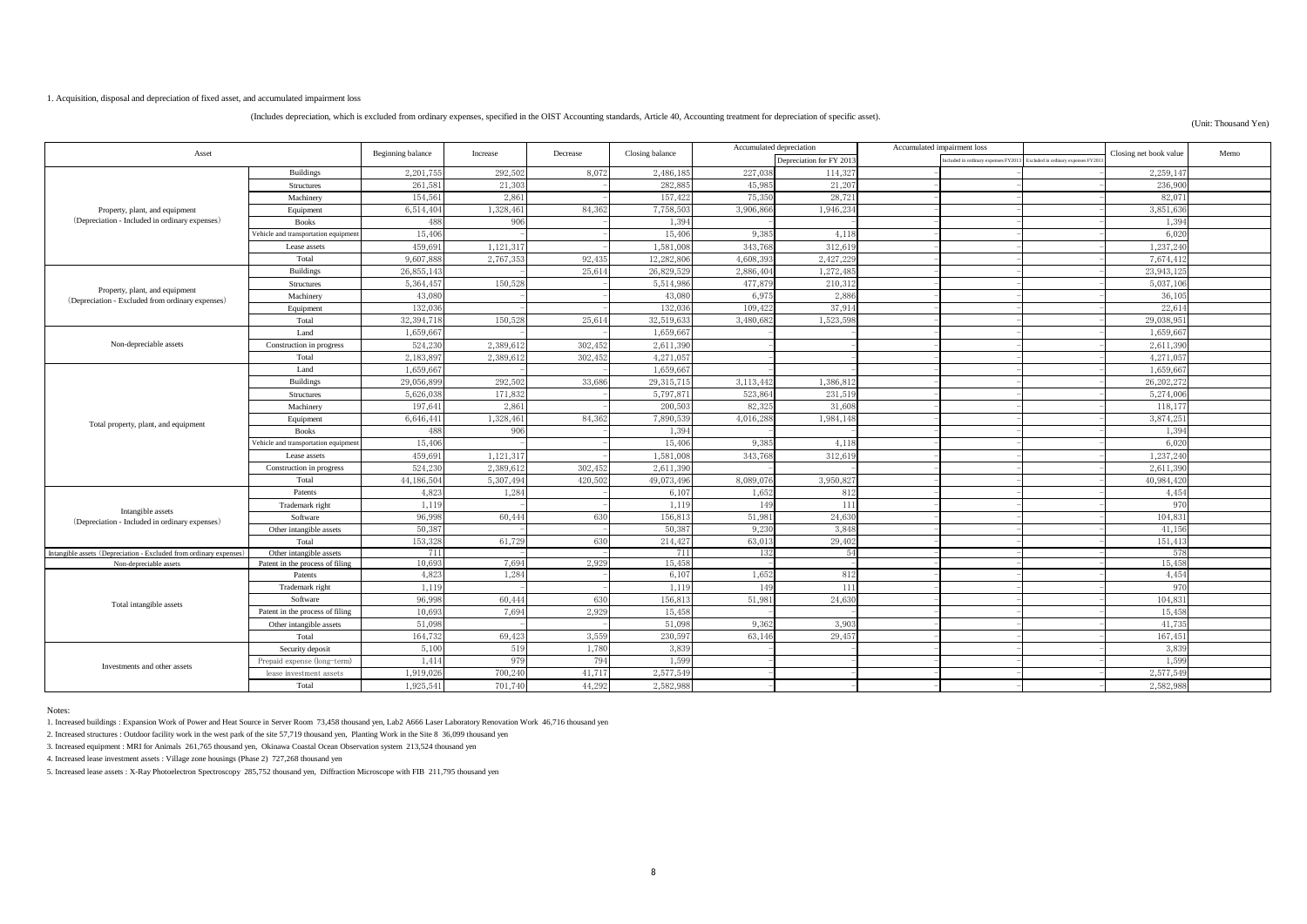## 2. Supplies

(Unit: Thousand Yen)

| Item<br>Beginning balance |       | Increase              |        | Decrease                           |       | Closing balance | Memo |
|---------------------------|-------|-----------------------|--------|------------------------------------|-------|-----------------|------|
|                           |       | Purchase and Transfer | Others | Others<br>Consumption and Transfer |       |                 |      |
| Research supplies         | 4.901 | 14,136                |        | 15.489                             | 2,124 | 1,423           |      |
| Other                     |       | 10.423                |        | 391                                |       | 10.031          |      |
| Total                     | 4,901 | 24,560                |        | 15.881                             | 2.124 | 11,455          |      |

Notes:

Reason of decrease of Others: Disposition of expired items and difference in number between ledger and actual number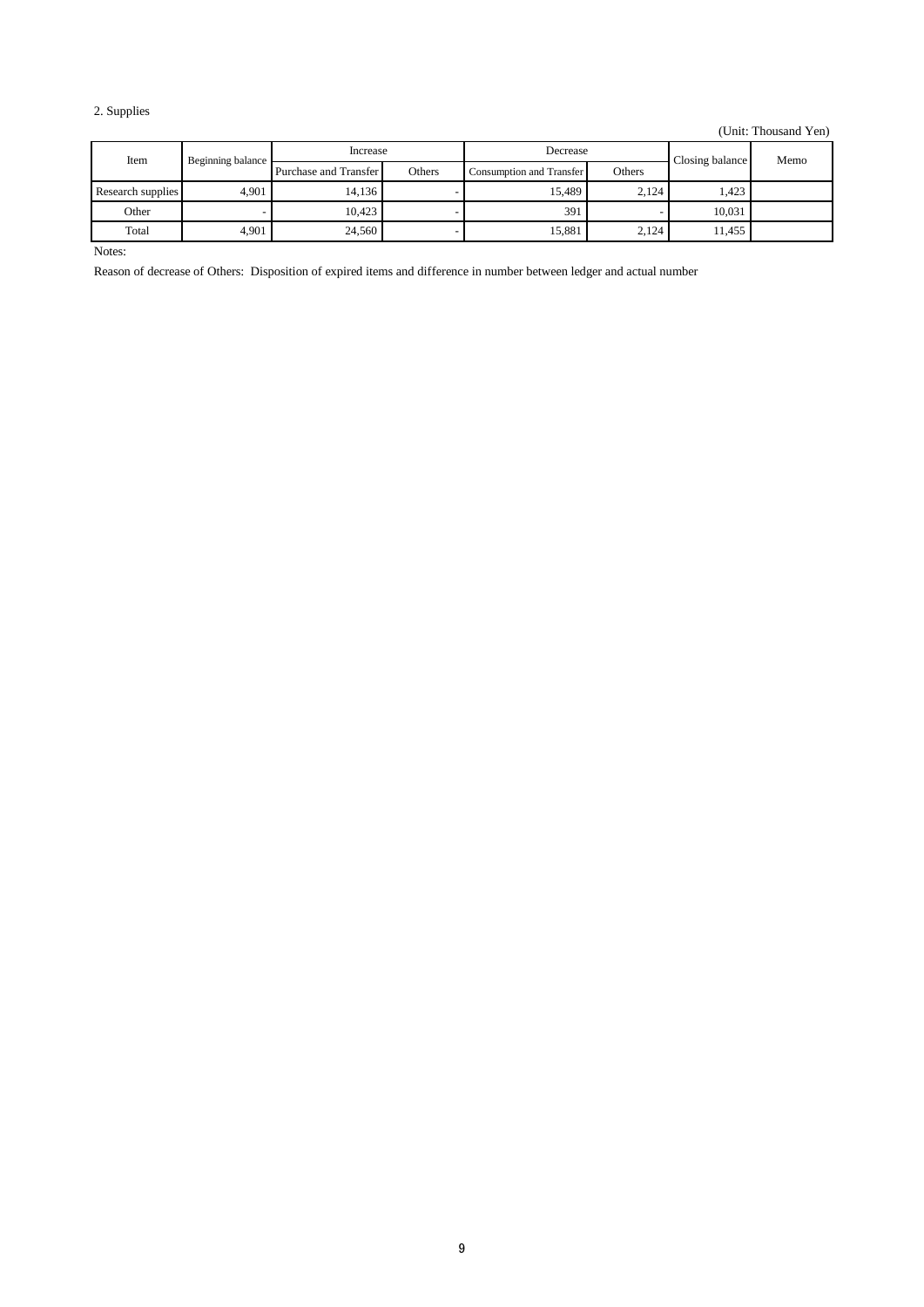## 3.Voluntary use of national property

| Category | Item   | Address                         | $Space(m^2)$ | Structure | Opportunity<br>costs<br>(Thousand yen) | Memo |
|----------|--------|---------------------------------|--------------|-----------|----------------------------------------|------|
| Land     | Campus | 1919-1 Tancha, Onna-son Okinawa | 631.410.60   |           | 141,341                                |      |
|          | Total  |                                 |              |           | 141,341                                |      |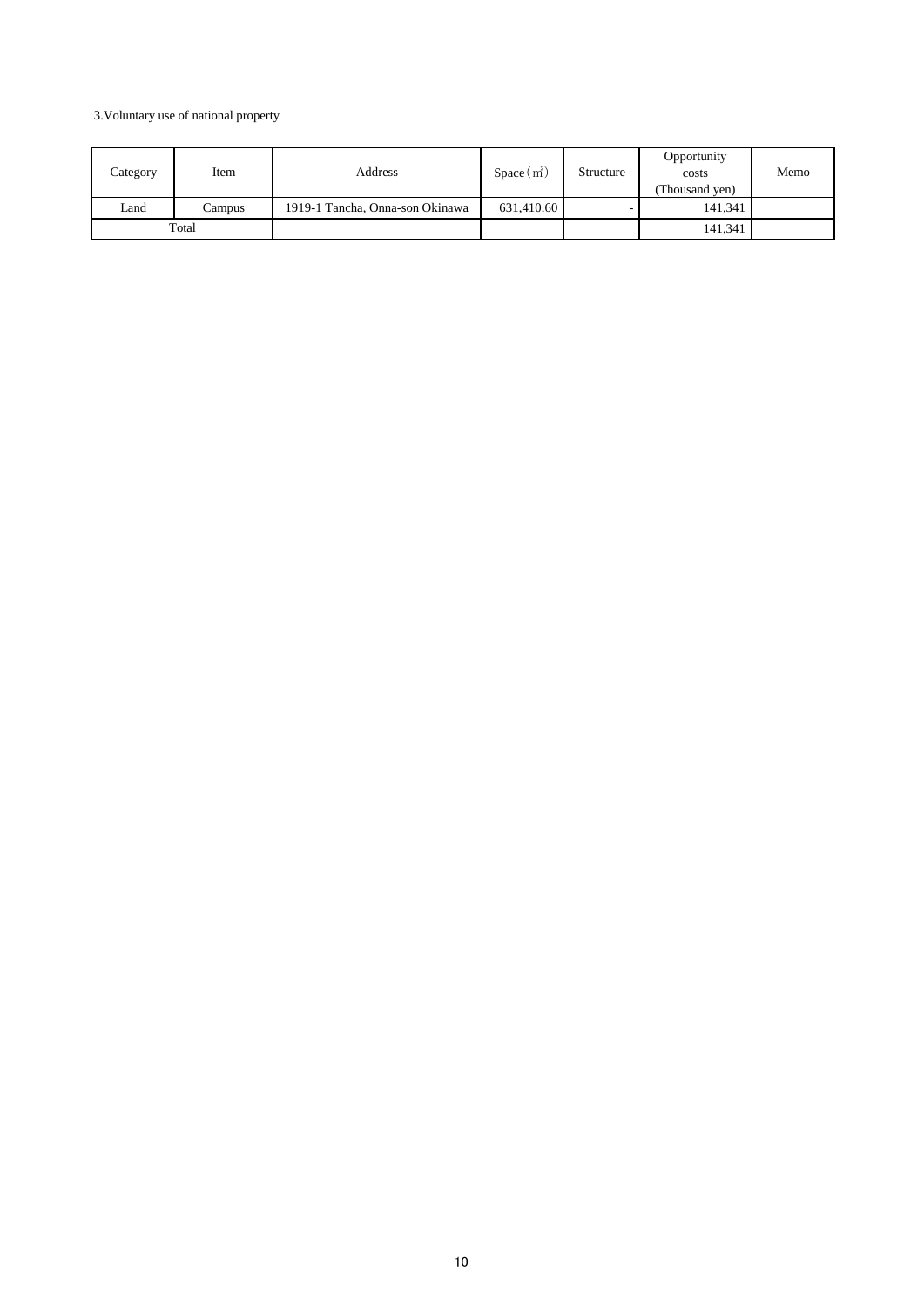4.PFI

|                                                                               |                                                                                    |            |                                                            |                                                 | (Unit: Thousand yen)                                                                                                                                    |
|-------------------------------------------------------------------------------|------------------------------------------------------------------------------------|------------|------------------------------------------------------------|-------------------------------------------------|---------------------------------------------------------------------------------------------------------------------------------------------------------|
| Project                                                                       | Outline                                                                            | Type       | Contractor                                                 | Contract term                                   | Description                                                                                                                                             |
| Okinawa Institute of Science and<br>Technology<br>Housing Development Project | Housing<br>development(building) and<br>maintenance, administration.<br>management | <b>BTO</b> | <b>OKINAWA</b><br><b>SCIENTISTS</b><br><b>VILLAGE INC.</b> | From September 30,<br>2011<br>to March 31, 2045 | First phase: Deliverd between August 2012 and<br>January 2013<br>Second phase: Deliverd in June 2013<br>Third phase: Scheduled to deliver in March 2015 |

Notes: The above delivery schedules are stated based on the most recent memorandum of understanding regarding change to the business contract.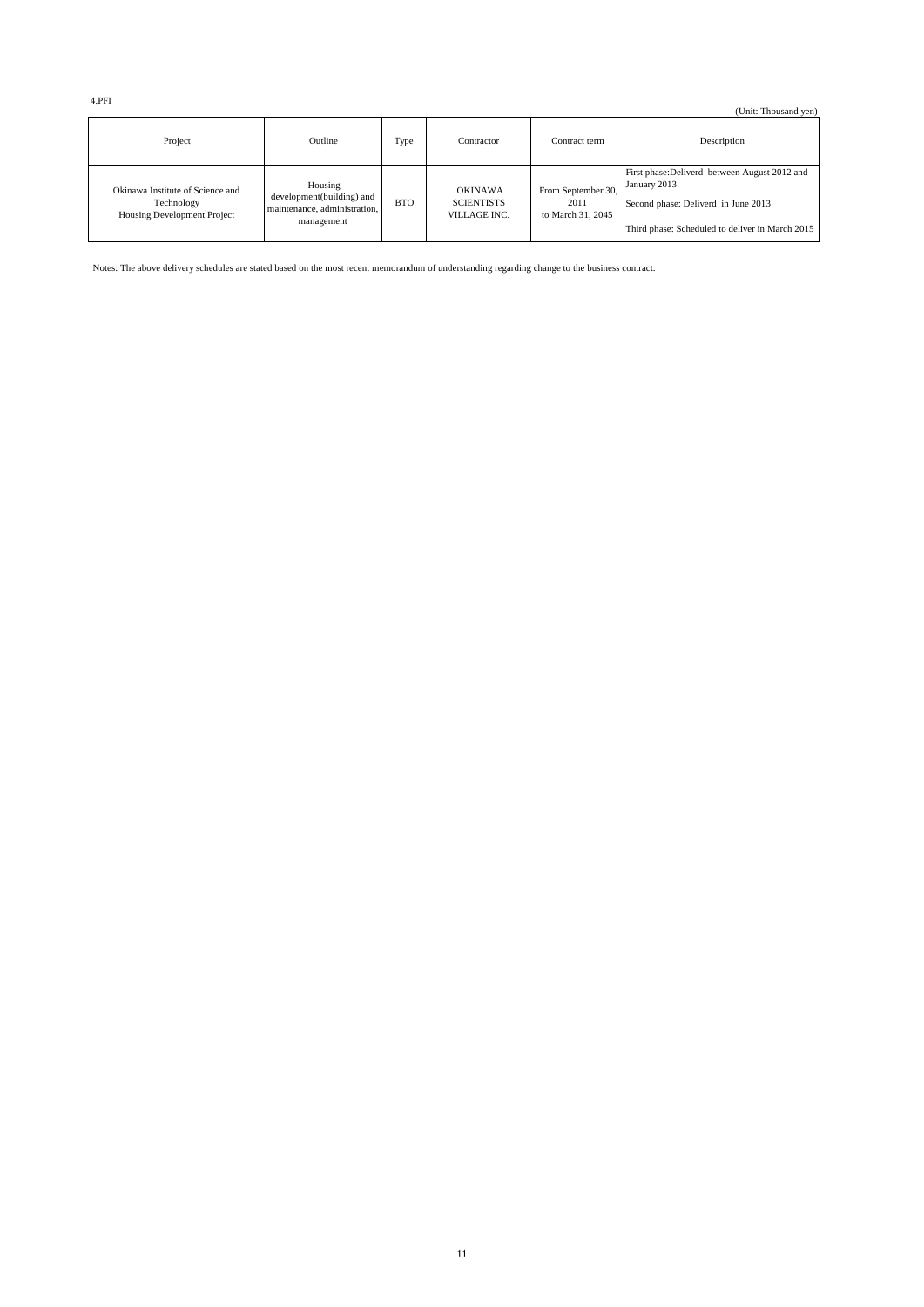### 5-2.Allowance-retirement benefits

(Unit: Thousand yen)

| Category                                 |                                             | Beginning<br>Balance | Increase | Decrease | Closing<br>Balance | Memo |
|------------------------------------------|---------------------------------------------|----------------------|----------|----------|--------------------|------|
| Total of accumulated benefits obligation |                                             | 66,638               | 15,895   |          | 82,534             |      |
|                                          | Obligation of retirement<br>lump-sum grants | 66,638               | 15,895   |          | 82,534             |      |
| Unrecognized prior service cost          |                                             |                      |          |          |                    |      |
| Unrecognized net actual loss on assets   |                                             |                      |          |          |                    |      |
| Pension asset                            |                                             |                      |          |          |                    |      |
| Allowance-retirement benefits            |                                             | 66,638               | 15,895   |          | 82,534             |      |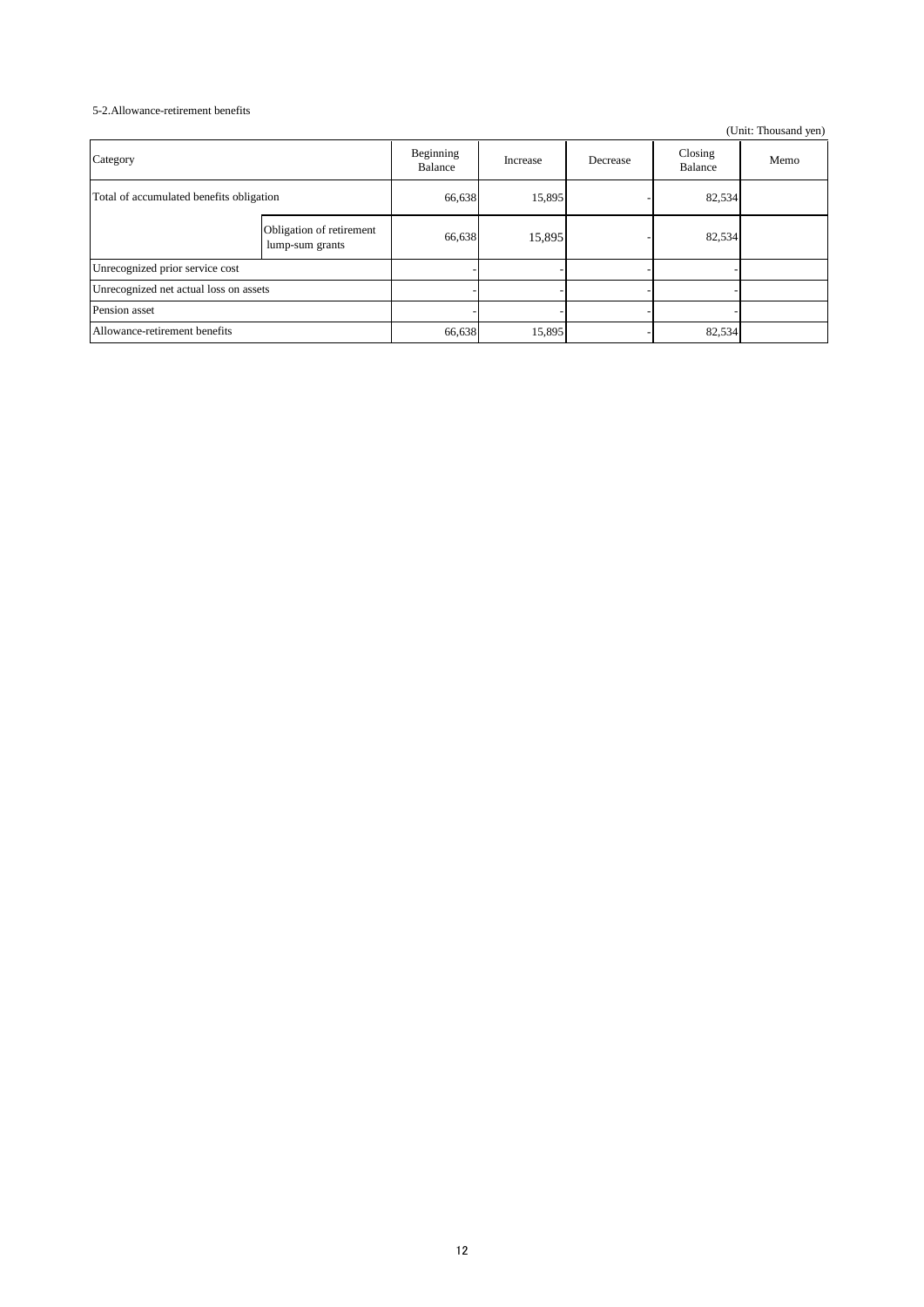### 6.Contribution and additional paid-in contribution

(Unit: Thousand Yen)

|                       | Category                                               | <b>Beginning Balance</b> | Increase           | Decrease | Closing balance    | Memo |
|-----------------------|--------------------------------------------------------|--------------------------|--------------------|----------|--------------------|------|
| Contribution          | Contribution from national government                  | 24,317,681               |                    |          | 24,317,681         |      |
|                       | Total                                                  | 24,317,681               |                    |          | 24,317,681         |      |
| Additional<br>paid-in | Additional paid-in contribution                        |                          |                    |          |                    |      |
| contribution          | Subsidy for Facility                                   | 9,656,882                | 124.914            |          | 9,781,797 Note (1) |      |
|                       | Total                                                  | 9,656,882                | 124.914            |          | 9,781,797          |      |
|                       | Accumulated depreciation directly deducted from equity | 1,957,161                | 1,523,652          |          | 3,480,814          |      |
|                       | Balance                                                | 7,699,720                | $\Delta$ 1,398,739 |          | 6,300,982          |      |

Note(1): Increase in the subsidy for facility was mainly due to the completion of Outdoor facility work in the west park of the site 53,640 thousand yen and Planting Work in the Site 8 36,099 thousand yen.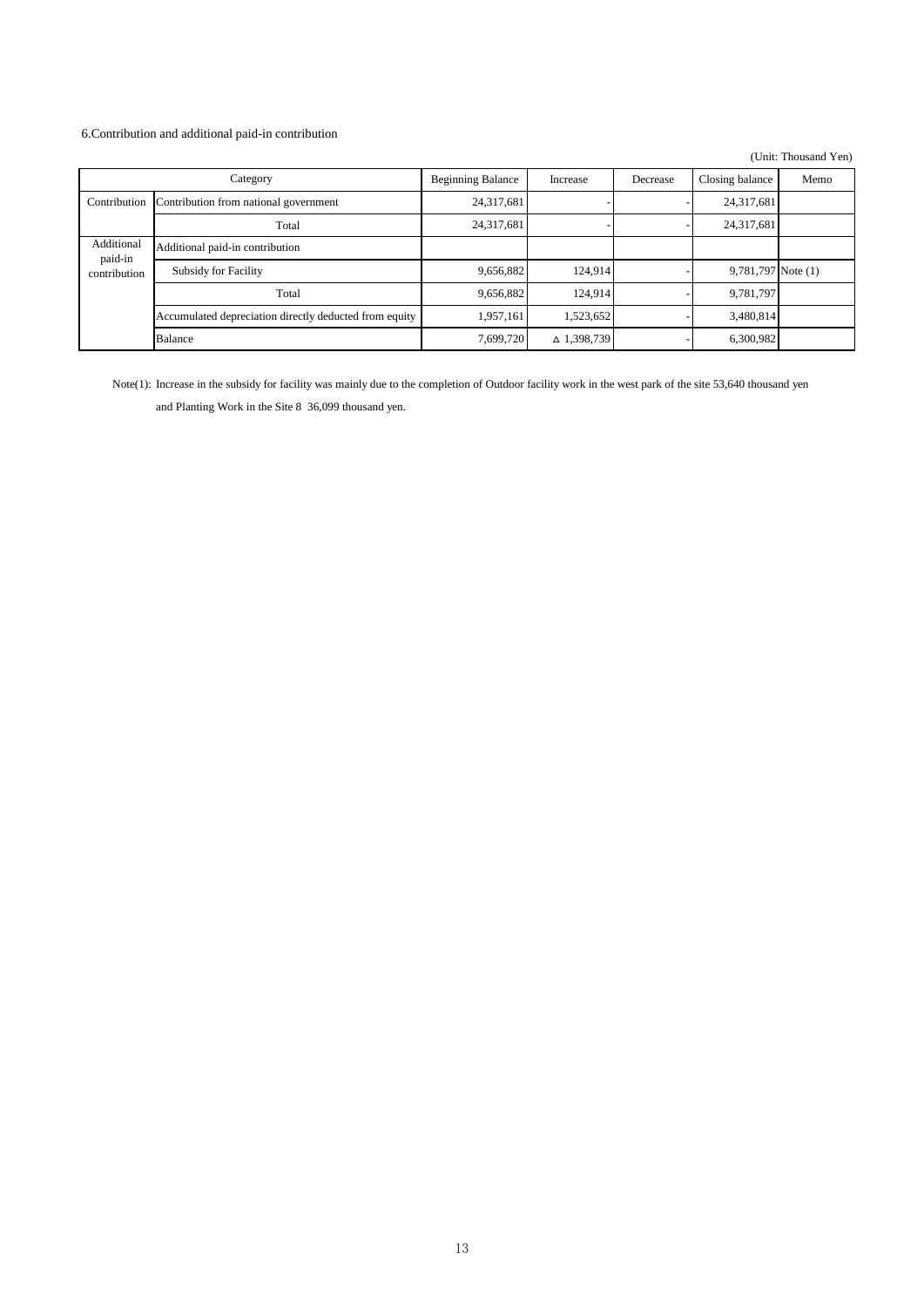## 7. Changes in reserve fund

(Unit: Thousand yen)

| Category             | Beginning balance | Increase | Decrease | Closing balance | Memo                                                                                                                                                                                                                                                                                                                                                                                                                                                                                                                              |
|----------------------|-------------------|----------|----------|-----------------|-----------------------------------------------------------------------------------------------------------------------------------------------------------------------------------------------------------------------------------------------------------------------------------------------------------------------------------------------------------------------------------------------------------------------------------------------------------------------------------------------------------------------------------|
| Special reserve fund | 58,867            |          |          |                 | With regards to allowance-retirement<br>benefits for employees in the previous<br>corporation that were not posted in the<br>balance sheet in accordance with<br>accounting standards for an independent<br>administrative institution, at the beginning<br>58,867 of the first fiscal year, we posted the<br>required amount for the reserve as a liability<br>and handled the corresponding reserve<br>amount as a school subsidy in the same<br>fiscal year. In this way, we monetized the<br>required amount for the reserve. |
| Special reserve fund | 21,665            |          |          |                 | With regards to allowance-bonuses in the<br>previous corporation that were not posted in<br>the balance sheet in accordance with<br>accounting standards for an independent<br>administrative institution, at the beginning<br>of the first fiscal year, we posted the<br>$21,665$ required amount for the reserve as a liability<br>and handled the corresponding reserve<br>amount as a school subsidy in the same<br>fiscal year. In this way, we monetized the<br>required amount for the reserve.                            |
| Total                | 80,532            |          |          | 80,532          |                                                                                                                                                                                                                                                                                                                                                                                                                                                                                                                                   |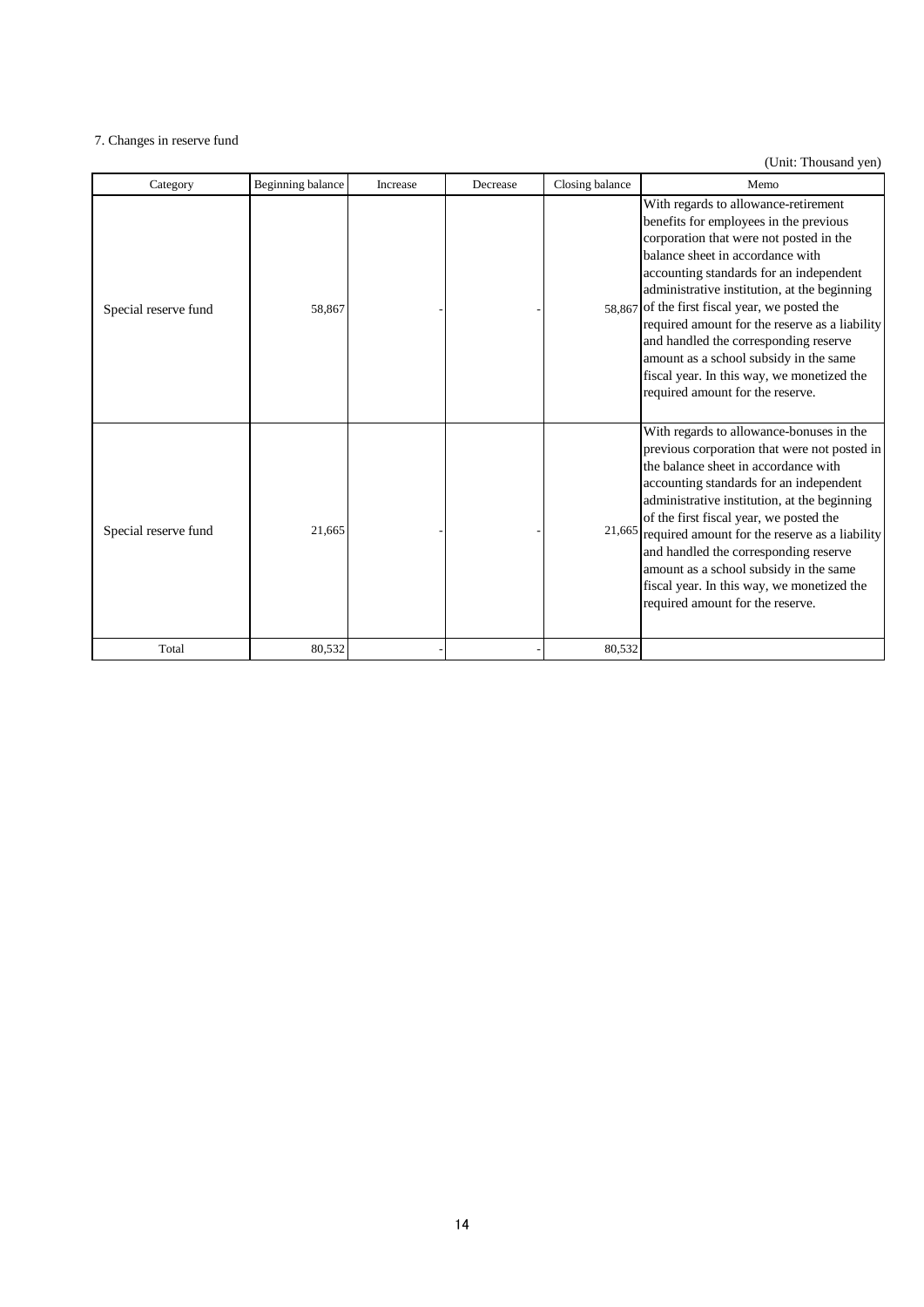#### 8.Research expenses and general and administrative expenses

(Unit: Thousand Yen)

| Account item                                                                    | Amount             | Memo |
|---------------------------------------------------------------------------------|--------------------|------|
| Research expenses                                                               |                    |      |
| Executive salaries                                                              | 21,400             |      |
| Salaries - Exe allowance                                                        | 5,000              |      |
| Salaries - Base                                                                 | 2,573,894          |      |
| Salaries - Allowance                                                            | 265,894            |      |
| Salaries - Commutation                                                          | 32,778             |      |
| Salaries - Over time                                                            | 67,479             |      |
| Salaries - Others                                                               | 35,587             |      |
| Periodic retirement benefits                                                    | 5,386              |      |
| Legal welfare                                                                   | 267,701            |      |
| Research supplies<br>Supplies                                                   | 696,854<br>177,579 |      |
| Consumables                                                                     | 254,635            |      |
| Utilities                                                                       | 394,636            |      |
| Travel and transportation - Domestic                                            | 97,965             |      |
| Travel and transportation - International                                       | 159,534            |      |
| Travel and transportation - Invite                                              | 84,871             |      |
| Travel and transportation - Others                                              | 4,802              |      |
| Communication expenses                                                          | 50,875             |      |
| Transportation expenses                                                         | 32,845             |      |
| Lease fees                                                                      | 9,094              |      |
| Rent fee - Land and buildings                                                   | 67,667             |      |
| Rent fee - Others                                                               | 11,042             |      |
| Welfare expenses                                                                | 26                 |      |
| Payment commissions                                                             | 1,049              |      |
| Membership fees                                                                 | 17,670             |      |
| Meeting expenses                                                                | 3,565              |      |
| Training fees                                                                   | 8,887              |      |
| Professional fees                                                               | 17,097             |      |
| Honorariums                                                                     | 7,781              |      |
| Outsource                                                                       | 381,642            |      |
| Repair costs                                                                    | 60,035             |      |
| Maintenance fees                                                                | 635,824            |      |
| <b>Insurance - Property</b>                                                     | 3,314              |      |
| Advertising expenses                                                            | 3,932              |      |
| Depreciation - Buildings                                                        | 114,327            |      |
| Depreciation - Structures                                                       | 21,207             |      |
| Depreciation - Machinery                                                        | 28,721             |      |
| Depreciation - Equipment<br>Depreciation - Vehicle and transportation equipment | 1,944,306<br>4,118 |      |
| Depreciation - Intangible assets                                                | 19,524             |      |
| Depreciation - Lease assets                                                     | 312,619            |      |
| Library expenses                                                                | 164,458            |      |
| Taxes and dues                                                                  | 19,458             |      |
| Import consumption tax                                                          | 789                |      |
| Other expenses                                                                  | 17,510             |      |
|                                                                                 |                    |      |
| Total:                                                                          | 9,105,398          |      |
| General and administrative expenses                                             |                    |      |
| Executive salaries                                                              | 69,742             |      |
| Salaries - Exe commutation                                                      | 237                |      |
| Salaries - Base                                                                 | 627,779            |      |
| Salaries - Allowance                                                            | 33,188             |      |
| Salaries - Commutation                                                          | 11,382             |      |
| Salaries - Over time                                                            | 49,925             |      |
| Salaries - Others                                                               | 26,276             |      |
| Periodic retirement benefits                                                    | 10,508             |      |
| Legal welfare                                                                   | 107,450            |      |
| Research supplies                                                               | 4,270              |      |
| <b>Supplies</b>                                                                 | 4,963              |      |
| Consumables                                                                     | 35,804             |      |
| Utilities                                                                       | 25,203             |      |
| Travel and transportation - Domestic                                            | 35,661             |      |
| Travel and transportation - International                                       | 29,361             |      |
| Travel and transportation - Invite                                              | 135,724            |      |
| Travel and transportation - Others<br>Communication expenses                    | 28,697<br>3,040    |      |
| <b>Transportation</b> expenses                                                  | 33,474             |      |
| Lease fees                                                                      | 58                 |      |
| Rent fee - Land and buildings                                                   | 27,795             |      |
| Rent fee - Others                                                               | 4,375              |      |
| Welfare expenses                                                                | 10,360             |      |
| Event expenses                                                                  | 21                 |      |
| Payment commissions                                                             | 4,365              |      |
| Membership fees                                                                 | 1,625              |      |
| Meeting expenses                                                                | 3,225              |      |
| Training fees                                                                   | 4,597              |      |
| Professional fees                                                               | 38,714             |      |
| Honorariums                                                                     | 25,190             |      |
| Outsource                                                                       | 103,426            |      |
| Repair costs                                                                    | 420                |      |
| Maintenance fees                                                                | 5,649              |      |
| <b>Insurance - Property</b>                                                     | 28,351             |      |
| Advertising expenses                                                            | 42,474             |      |
| Patent expenses                                                                 | 2,425              |      |
| Depreciation - Equipment                                                        | 1,927              |      |
| Depreciation - Intangible assets                                                | 9,878              |      |
| Library expenses                                                                | 782                |      |
| Taxes and dues<br>Import consumption tax                                        | 48,878<br>69       |      |
| Social expenses                                                                 | 50                 |      |
| Other expenses                                                                  | 28,481             |      |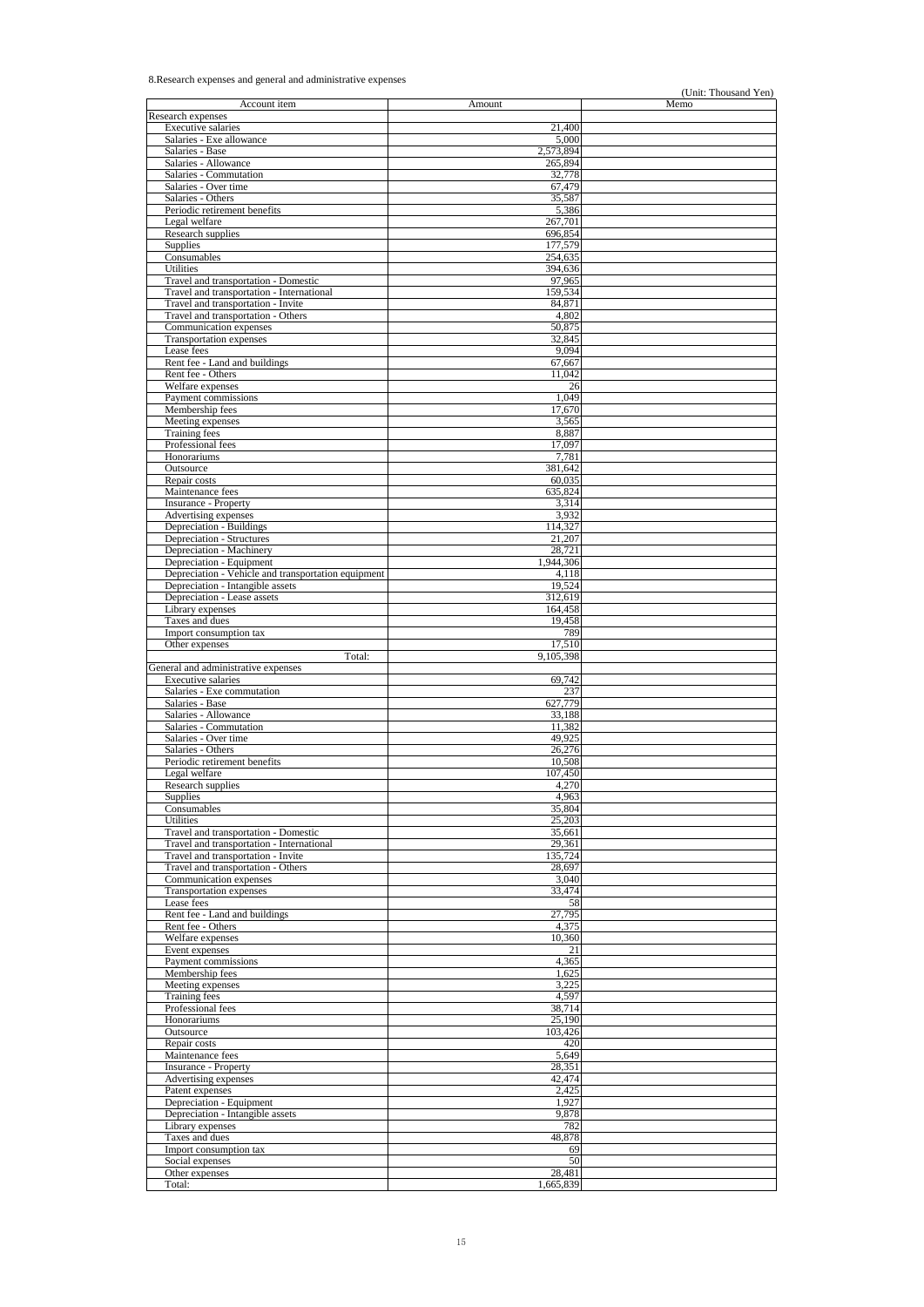## 9.Subsidy for operation

(Unit: Thousand yen) Encumbrance for construction in progress Encumbrance for patents Encumbrance for assets Revenue from Subsidy for operation 10,140,542 213,191 7,694 1,613,124 8,306,532 10,140,542 213,191 7,694 1,613,124 8,306,532 Total Category Received amount **Transactions** Memo The Granting of Subsidies to the Okinawa Institute of Science and Technology

Notes:

 Revenue of Subsidy for operation on the P/L includes 1,644 thousand yen produced by transferring from Patents(in the process of filing) in the past fiscal year to patent expensese.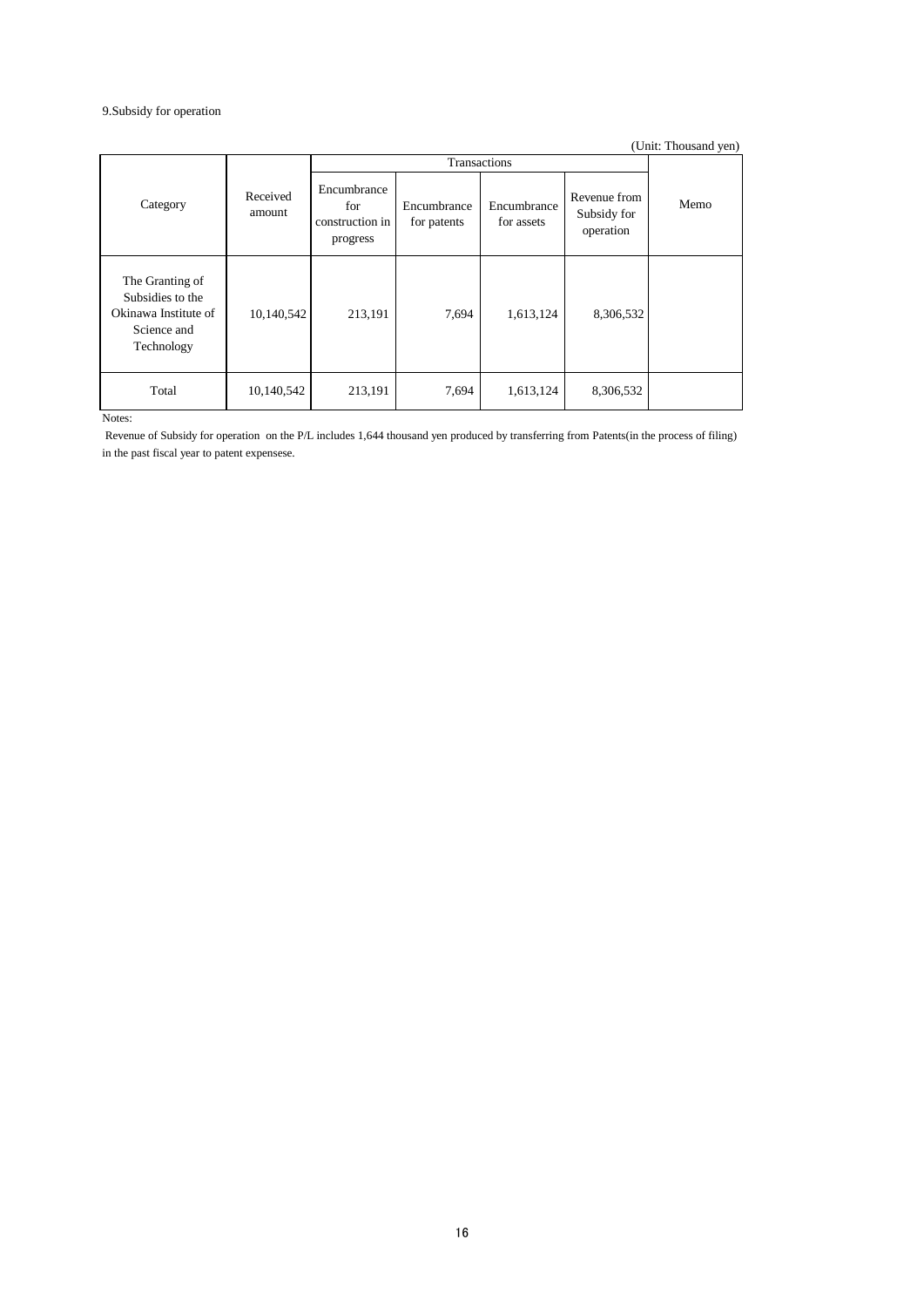### 10-1.Subsidy for the facility

### (Unit: Thousand yen)

|                                                                                             |                 |                                                | Transactions                       |                                               |        |      |  |  |
|---------------------------------------------------------------------------------------------|-----------------|------------------------------------------------|------------------------------------|-----------------------------------------------|--------|------|--|--|
| Category                                                                                    | Received amount | Encumbrance for<br>construction in<br>progress | Additional paid-in<br>contribution | Deposits received-<br>subsidy for<br>facility | Others | Memo |  |  |
| <b>OIST</b><br>Subsidy for Facility as of March 19, 2013<br>Lab 3                           | 1,751,400       | 1,751,400                                      |                                    |                                               |        |      |  |  |
| <b>OIST</b><br>Subsidy for Facility as of April 5, 2012<br>Infra · enviromental improvement | 46,043          | 8,307                                          | 37,352                             |                                               | 383    |      |  |  |
| <b>OIST</b><br>Subsidy for Facility as of May 29, 2013<br>CDC                               | 100,905         | 100,905                                        |                                    |                                               |        |      |  |  |
| <b>OIST</b><br>Subsidy for Facility as of May 29, 2013<br>Infra • enviromental improvement  | 106,339         | 29,400                                         | 71,517                             |                                               | 5,421  |      |  |  |
| Total                                                                                       | 2,004,687       | 1,890,012                                      | 108,870                            | $\overline{\phantom{a}}$                      | 5,804  |      |  |  |

#### 10-2 Other subsidies

|                                                                                                                     |                 |                           |                                                |                         |        | (Unit: Thousand yen) |  |
|---------------------------------------------------------------------------------------------------------------------|-----------------|---------------------------|------------------------------------------------|-------------------------|--------|----------------------|--|
|                                                                                                                     |                 |                           | Transactions                                   |                         |        |                      |  |
| Category                                                                                                            | Received amount | Encumbrance for<br>assets | Deposits received<br>- subsidy (long-<br>term) | Revenue from<br>Subsidy | Others | Memo                 |  |
| Subsidy of reginal cooperation among<br>government, industry and academia for<br>science and technology development | 32,140          |                           |                                                | 32,140                  |        |                      |  |
| Subsidy for promotion of university reform                                                                          | 3,520           |                           |                                                | 3,520                   |        |                      |  |
| Subsidy for promotion of employment of<br>handicapped                                                               | 1,728           |                           |                                                | 1,728                   |        |                      |  |
| Total                                                                                                               | 37,388          |                           |                                                | 37,388                  |        |                      |  |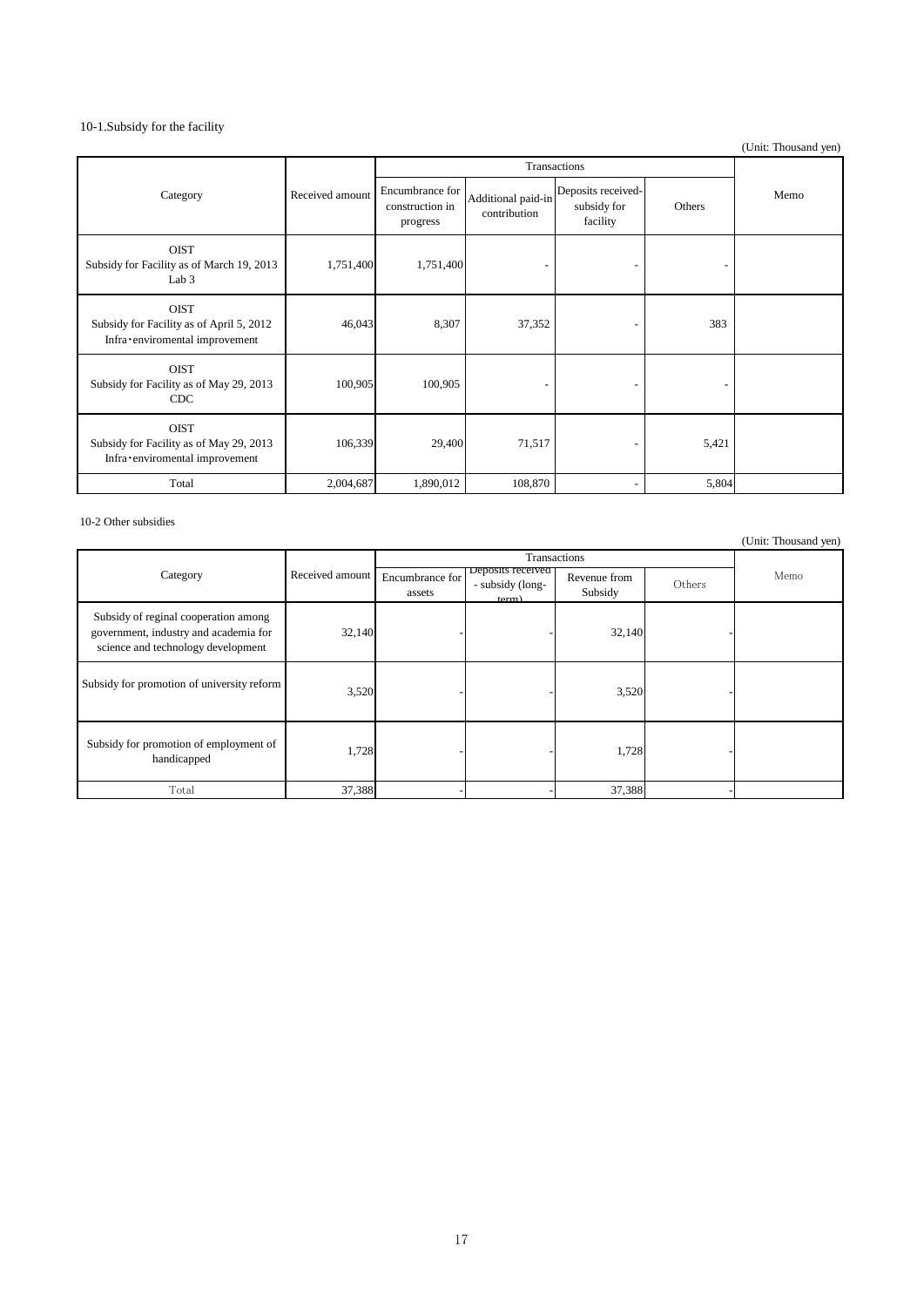### 11. Personnel costs for executives and employees

(Unit: Thousand yen)

|                      | Compensation/Salaries |            |                  |                          |        | Retirement benefits      |                  |                          |  |
|----------------------|-----------------------|------------|------------------|--------------------------|--------|--------------------------|------------------|--------------------------|--|
| Category             |                       | Amount     | Number of people |                          | Amount |                          | Number of people |                          |  |
| 1,704)<br>Executives |                       |            |                  | $\overline{\phantom{0}}$ |        | -                        |                  |                          |  |
|                      |                       | 94,675     |                  |                          |        |                          |                  |                          |  |
|                      |                       | $65,505$ ) |                  | 33)                      |        | $\overline{\phantom{0}}$ |                  | $\overline{\phantom{a}}$ |  |
| Employees            |                       | 3,658,681  |                  | 562                      |        | $\overline{\phantom{a}}$ |                  |                          |  |
| Total                |                       | $67,209$ ) |                  | 34)                      |        | $\sim$                   |                  | $\overline{\phantom{a}}$ |  |
|                      |                       | 3,753,357  |                  | 565                      |        |                          |                  |                          |  |

#### Notes: 1. Payments of compensation/salaries and retirement benefits for executives (including part-time executives)

are made in conformity with the regulations as follows:

Policy Library chapter 34

### 2. Payments of compensation/salaries and retirement benefits for employees are made in conformity with

the regulations as follows:

Policy Library chapter 34

3. Number of people is stated on a yearly average basis.

4. Personnel costs on the P/L includes legal welfare costs (375,151 thousand yen) other than the figures in the above table.

5. Figures for part-time executives and employees are put in parentheses, which is not included in each total amount.

6. Total amounts doesn't include allowance-retirement benefits and allowance-bonuses.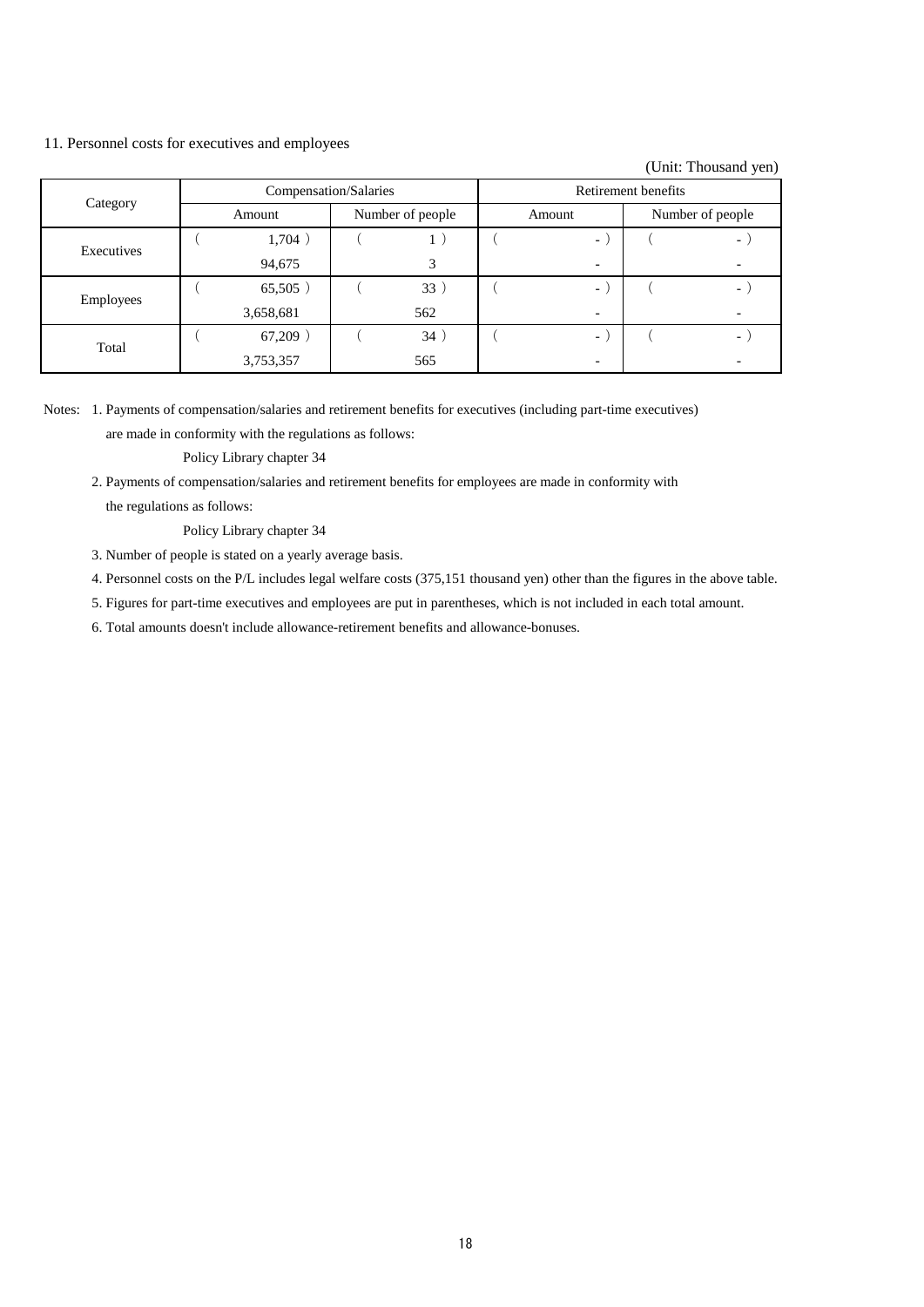#### 12. Segment information

(Unit: Thousand Yen)

| Category                                                        |           | Research Unit Research Service | Education | Subtotal   | Administration     | Total             |
|-----------------------------------------------------------------|-----------|--------------------------------|-----------|------------|--------------------|-------------------|
| Ordinary revenue                                                |           |                                |           |            |                    |                   |
| Tuition fees                                                    |           |                                | 24,300    | 24,300     |                    | 24,300            |
| Subsidy for operation                                           | 4,006,563 | 2,310,166                      | 431,573   | 6,748,302  | 1,559,874          | 8,308,177         |
| Subsidy for facility                                            |           | 5,804                          |           | 5,804      |                    | 5,804             |
| Sponsored research                                              | 150,665   |                                |           | 150,665    |                    | 150,665           |
| Donation                                                        | 4,489     | -                              |           | 4,489      | 513                | 5,003             |
| Subsidy for others                                              | 32,140    |                                |           | 35,660     | 1,728              | 37,388            |
| Reversal of encumbrance for assets - subsidy for operation      | 894,534   | 1,183,448                      | 21,502    | 2,099,486  | 11,974             | 2,111,461         |
| Reversal of encumbrance for assets - donation                   | 25,678    | 150                            |           | 25,829     |                    | 25,829            |
| Reversal of encumbrance for assets - donated by Japan governmen | 1,033     | 5,305                          |           | 6,339      | 51                 | 6,390             |
| Miscellaneous revenue                                           | 48,256    | 23,745                         | 13        | 72,015     | 20,840             | 92,855            |
| Financial revenue                                               |           | 59,658                         |           | 59,658     |                    | 59,660            |
| Total                                                           | 5,163,360 | 3,591,800                      | 477,389   | 9,232,550  | 1,594,984          | 10,827,535        |
| Operating expenses                                              | 5,099,651 | 3,594,695                      | 472,566   | 9,166,912  | 1,670,387          | 10,837,300        |
| Net ordinary income                                             | 63,709    | $\triangle 2,896$              | 4,823     | 65,637     | $\triangle$ 75,404 | $\triangle$ 9,766 |
| Total assets                                                    | 2,889,406 | 40,830,493                     | 32,031    | 43,751,932 | 1,818,995          | 45,570,927        |

(Notes to segment information)

(1) Definition of segments and detailed activities

Research unit: Molecular science, neuroscience, promotion of research and development for mathematics and computer science, the training of researchers, etc.

Research service: Support for research units, dissemination of research results, etc. Education: Matters related to graduate student enrollment and education

(2) Amounts that are not allocatable and categorized as "Administration" are mainly related to administrative divisions as following.

| Personnel costs                                                | 939,506 thousand yen     |
|----------------------------------------------------------------|--------------------------|
| Depreciation                                                   | 11,805 thousand yen      |
| Others                                                         | 719,075 thousand yen     |
| (3) Total assets categorized as Administration mainly include: |                          |
| Cash and cash equivalents                                      | $1,706,671$ thousand yen |
| Accounts receivable                                            | $21,160$ thousand yen    |

(4) Depreciation (directly deducted from equity) and estimated allowance for retirement benefits by segment are indicated below.

| ______                                       |                                       | $\sim$    |          |                |                      |
|----------------------------------------------|---------------------------------------|-----------|----------|----------------|----------------------|
|                                              |                                       |           |          |                | (Unit: Thousand Yen) |
|                                              | <b>Research Unit Research Service</b> | Education | Subtotal | Administration | Total                |
| Depreciation (directly deducted from equity) | .523,534                              |           | .523,534 | 118            | .523,652             |
| Estimated allowance for retirement benefits  |                                       |           |          | .341           | 1,341                |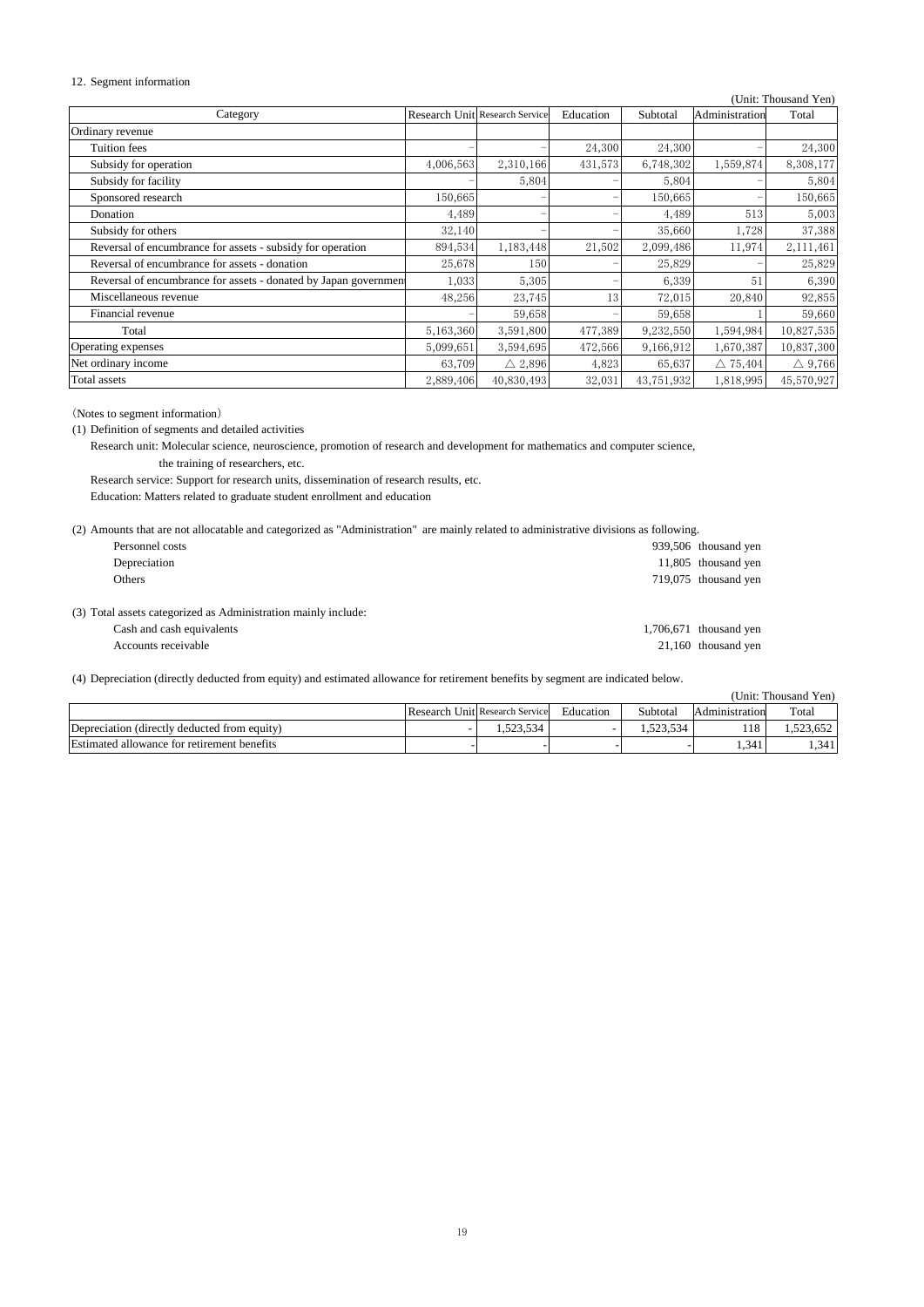## 13. Donation

| Category                | Received amount<br>(Thousand yen) | Case | Memo                                             |
|-------------------------|-----------------------------------|------|--------------------------------------------------|
| Research Unit           | 4,648                             |      | 8 Donation of goods 5 cases: 4,248 Thousands yen |
| <b>Research Service</b> | 500                               |      |                                                  |
| Education               | 6,000                             | 3    |                                                  |
| Administration          | 1,506                             |      |                                                  |
| Total                   | 12,654                            | 19   |                                                  |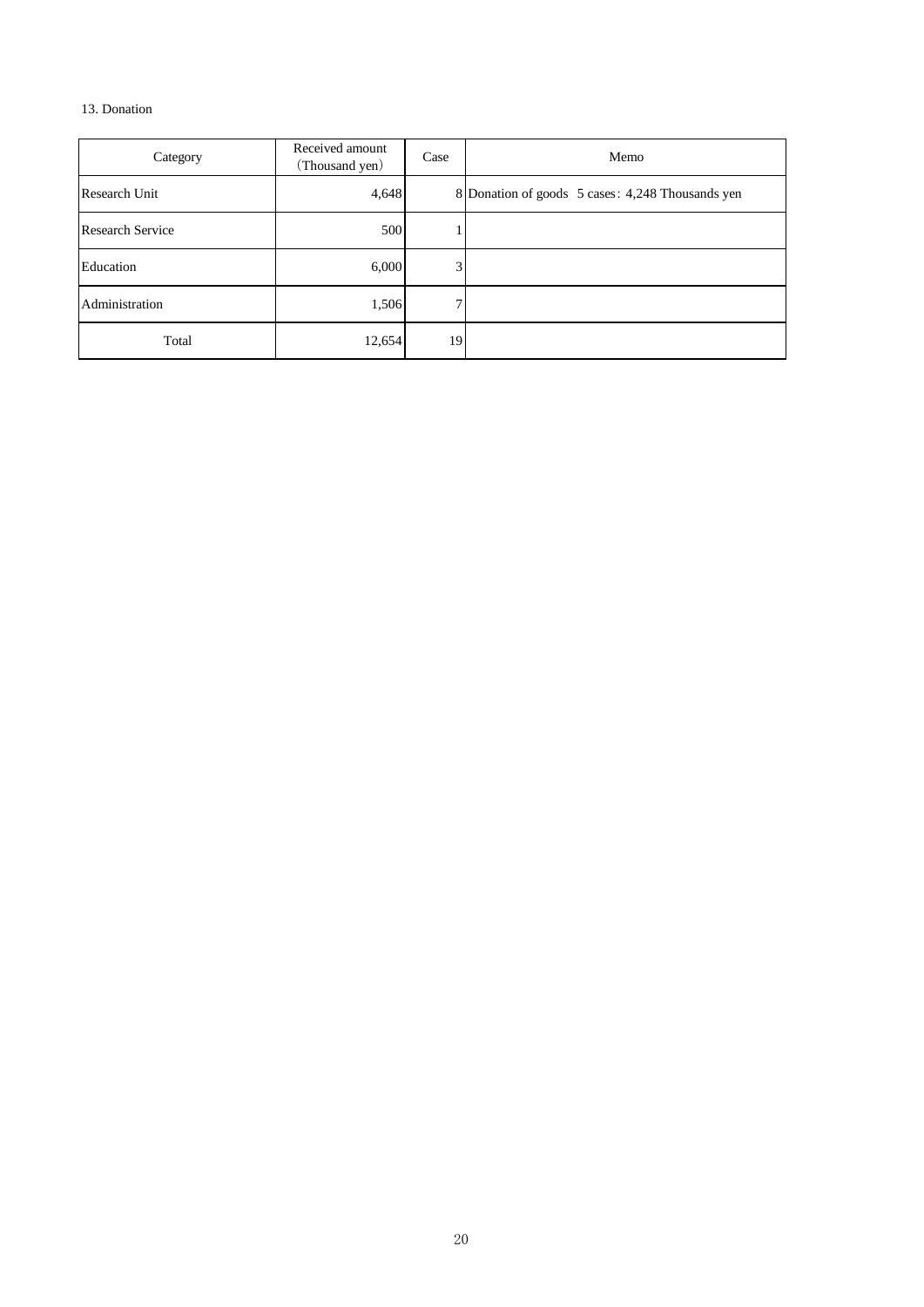## 14. Sponsored research

(Unit: Thousand yen)

| Category      | <b>Beginning Balance</b> | Received Amount | Sponsored Research Revenue | Closing Balance |
|---------------|--------------------------|-----------------|----------------------------|-----------------|
| Research Unit | 15,317                   | 106,834         | 118,360                    | 3,791           |
| Total         | 15,317                   | 106,834         | 118,360                    | 3,791           |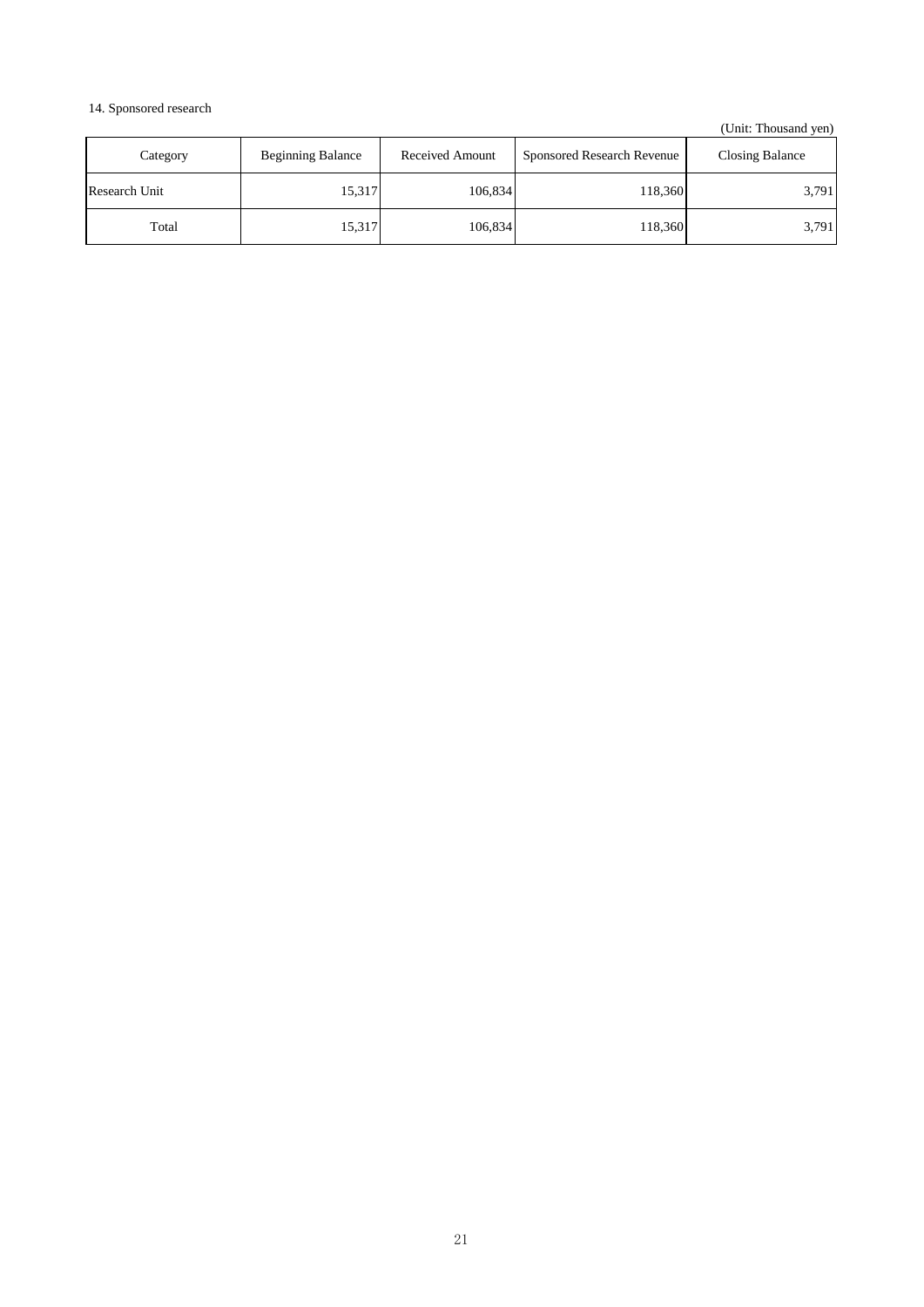## 15. Joint research

(Unit: Thousand yen)

| Category      | <b>Beginning Balance</b> | Received Amount | Joint Research Revenue | Closing Balance |
|---------------|--------------------------|-----------------|------------------------|-----------------|
| Research Unit |                          | 32,304          | 32,304                 |                 |
| Total         |                          | 32,304          | 32,304                 |                 |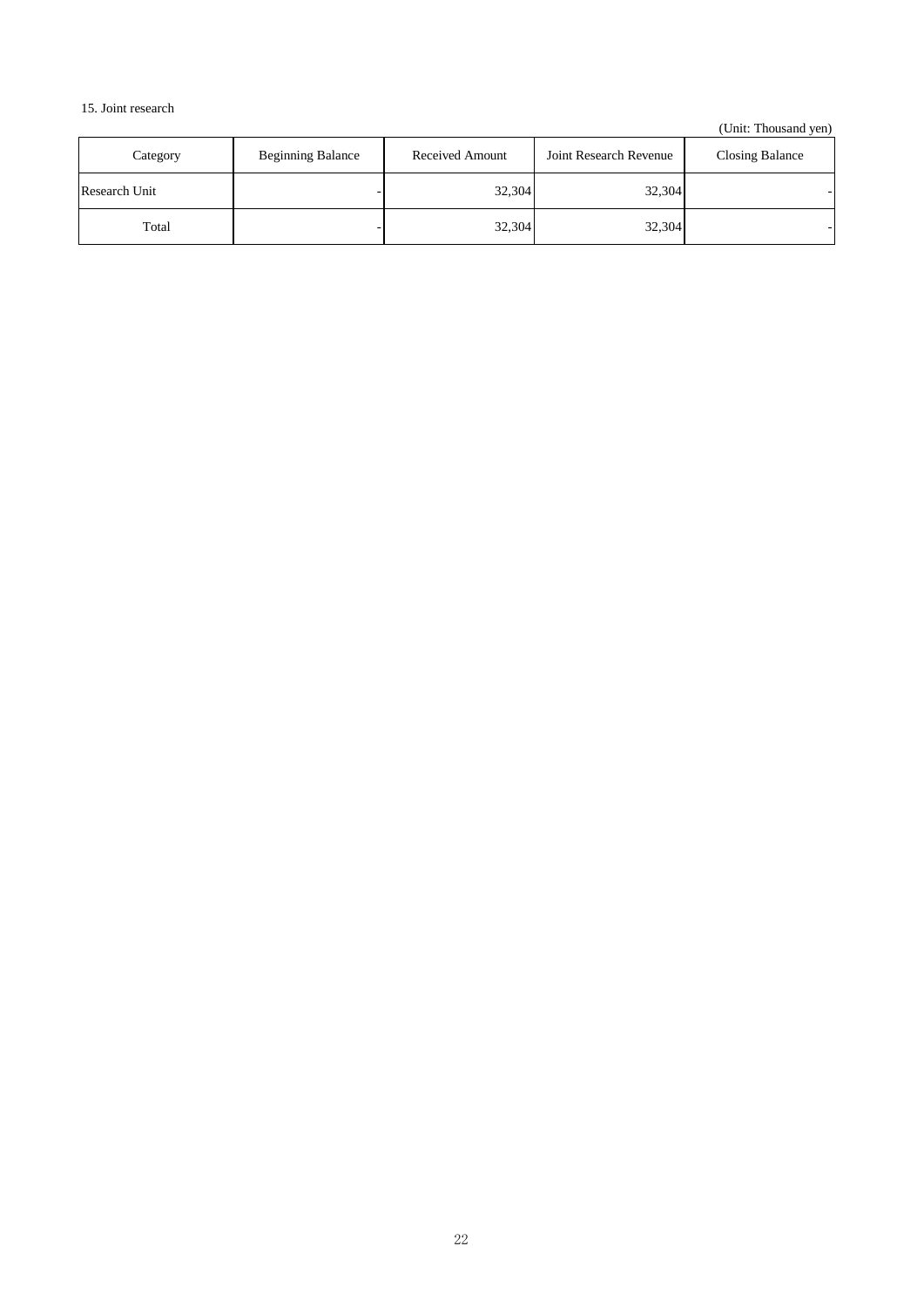### 16. Primary assets, liabilities, expenses, and revenues

(1) Cash and bank deposits

|                      | (Unit: Thousand Yen) |
|----------------------|----------------------|
| Category             | Amount               |
| Cash                 | 192                  |
| <b>Bank</b> deposits | 1,706,478            |
| Total                | 1,706,671            |

(2) Grant-in-aid for scientific research

|                                                                |                                  |                         | (Unit: Thousand Yen) |
|----------------------------------------------------------------|----------------------------------|-------------------------|----------------------|
| Category                                                       | Received Amount                  | Number                  | Memo                 |
| Scientific research (S)                                        | $31,500$ ) (<br>$\overline{(}$   | 2)                      |                      |
|                                                                | 9,450                            | $\overline{c}$          |                      |
| Scientific research (A)                                        | $5,100$ ) (<br>$\overline{(\ }$  | 1)                      |                      |
|                                                                | 1,530                            | 1                       |                      |
| Scientific research (C)                                        | 15,804<br>$\overline{(}$         | 13)<br>$\left($         |                      |
|                                                                | 4,263                            | 13                      |                      |
| <b>Challenging Exploratory</b>                                 | $3,300$ ) (                      | 3 <sup>1</sup>          |                      |
|                                                                | 990                              | 3                       |                      |
| Young scientists (B)                                           | $\overline{(}$<br>$15,738$ ) (   | 12)                     |                      |
|                                                                | 4,526                            | 12                      |                      |
| <b>Research Activity Start-up</b>                              | $\overline{(}$<br>$1,100$ ) (    | 1 <sub>0</sub>          |                      |
|                                                                | 330                              | 1                       |                      |
| Grant-in-aid for JSPS fellows                                  | $\overline{(}$<br>3,038)         | 4)<br>$\left($          |                      |
|                                                                |                                  | ÷,                      |                      |
| Scientific Research on Innovative Areas                        | 1,300                            | 2)<br>$\overline{(\ }$  |                      |
|                                                                | 390                              | $\overline{c}$          |                      |
| Scientific Research on Innovative Areas                        | $56,800$ ) (<br>$\overline{(\ }$ | 7 <sup>1</sup>          |                      |
| (Research area proposed type)                                  | 17,040                           | $\overline{7}$          |                      |
| <b>HFSP</b> Grants                                             | $\overline{(\ }$<br>$19,514$ ) ( | 2)                      |                      |
|                                                                | 1,864                            | $\overline{c}$          |                      |
| <b>Research Support Allowance</b>                              | $1,944$ ) (<br>$\overline{(}$    | 2)<br>÷,                |                      |
| Nansei Islands Special Grant                                   | 2,950<br>$\overline{(\ }$        | 1)<br>$\overline{(\ }$  |                      |
| Public Trust Hayashi Female Scientist<br>Research Support Fund | $\overline{(}$<br>22             | 1)<br>$\overline{(}$    |                      |
|                                                                | $158,112$ )<br>$\overline{(}$    | 51)<br>$\overline{(\ }$ |                      |
| Total                                                          | 40,383                           | 43                      |                      |

Notes:

1. Received amount indicates the amount for administrative activities, and the amount for research activities are put in parenthesis,

which is not included in each amount.

2. Subsidized research subjects

|  | Scientific research (S) - Dissection of mRNA degradation pathways and anomalies associated with targeted disruption |
|--|---------------------------------------------------------------------------------------------------------------------|
|  | of CCR4-NOT deadenylase complex                                                                                     |
|  | - Royal Epigenetics: Molecular basis of the extended longevity of reproductives in social insects                   |
|  | Scientific research (A) - Genome scientific analyses of coral-symbiont bio symbiosis                                |
|  | Scientific research $(C)$ - Duality and application of random matrix theory                                         |
|  | - Testing a hypothesis of hierarchical decision making in the striatum                                              |
|  | - Comparative analyses of organelle genomes of end symbiotic din flagellates in corals                              |
|  | - Information theoretic optimization of internal rewards for reinforcement learning                                 |
|  | - Analysis of Neuronal Mechanism for the critical period in speech development                                      |
|  | - Quantification of spatio-temporal variability in recruitment at hydrothermal vents                                |
|  | - Molecular mechanisms of Slit-Robo signaling in neural development                                                 |
|  | - The mechanism of Hedgehog inhibition of Ci processing                                                             |
|  | - Development of the selection method of the sperm in the Assisted reproductive technology                          |
|  | - Regulation of the synchronized chromosome separation mediated by auto-cleavage of separase                        |
|  | - Structural analysis of band 3 protein in the membrane environment                                                 |
|  | - Phenotypic analysis of the Rap2-knockout mice toward an understanding                                             |
|  | - Duality and application of random matrix theory                                                                   |
|  |                                                                                                                     |